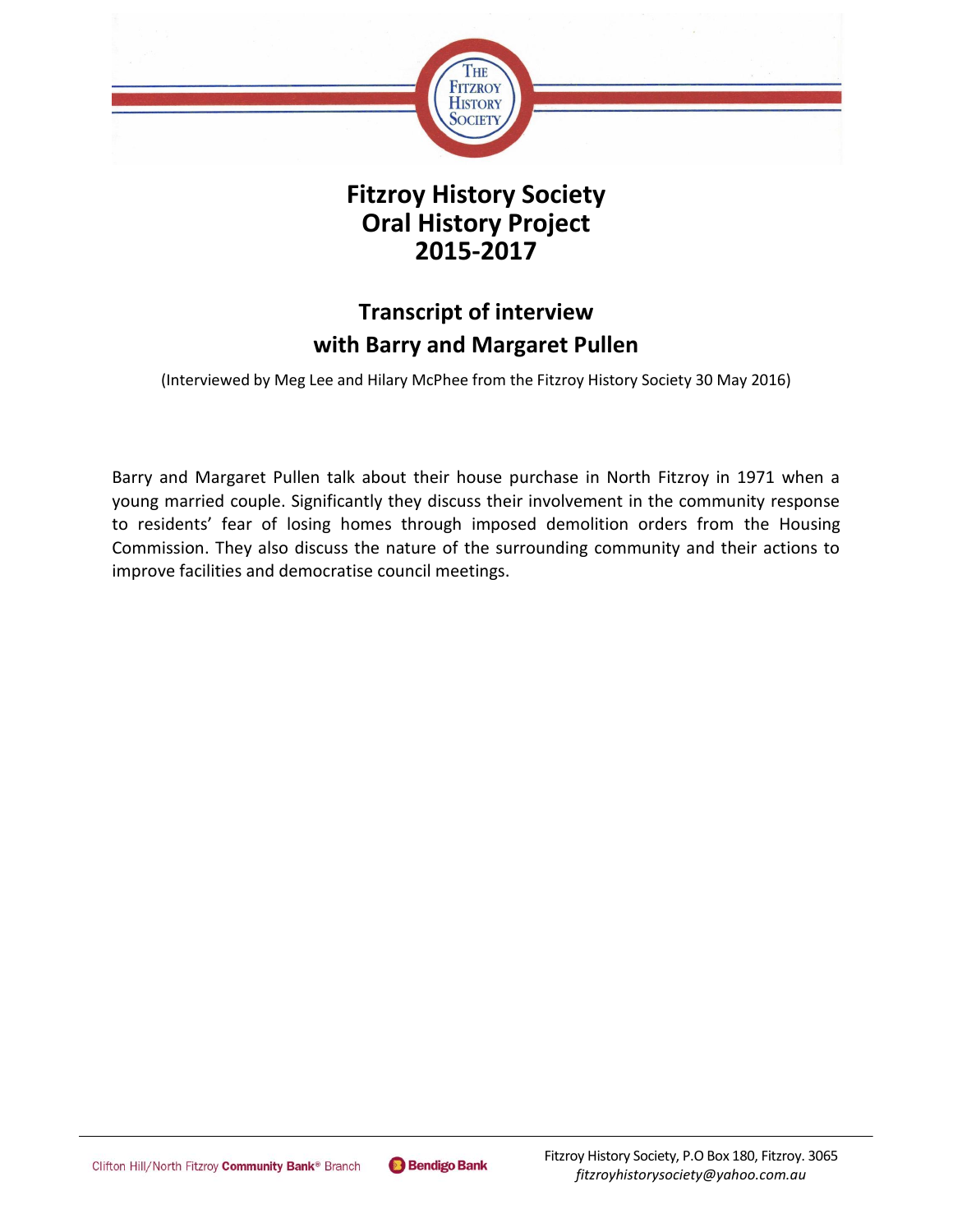

#### **START OF TRANSCRIPT**

- Facilitator 2: So Barry and Margaret, thank you very much for this. What originally brought you to Fitzroy?
- Margaret: Well, we lived separately around Carlton and the University. I lived in the outer suburbs before that. And we got to like that sort of area. But we're also big bushwalkers and we were a bit inclined to think oh, maybe we'll live out where the trees are but then we started living here and we have stayed. At £4000 a pop for a house in Carlton it began to look a bit expensive. Anyway, we did look at some over there and then actually fell across North Fitzroy. [0:47]
- Facilitator 1: What years are we talking about?
- Margaret: 1965, we bought the house in November 1965 and moved in in the beginning of 1966.g…
- Barry: Yeah, a very dramatic purchase. We bought at auction. Well, it was a very dilapidated house for both of us, as well as the one next door, it was part of a sale
- Margaret They'd been here, almost originally since 1888, the 'Corbens', the name on the front door. The house was built in 1869, and been only in two families over for over 100 years, it's wonderful house. really.
- Barry: The Corbens' name's still on the house…We actually looked at both to see which one, as they were being auctioned on the same day, and initially we thought the two storey one next door - which has been altered now. - But when we looked at it we found that it was too narrow and we actually liked this one. This one was fortunately being sold first and it was a huge attendance at the auction. I think we were possibly the only WASPs there. There was a huge number of people and it was very lively, we [thought we] wouldn't be successful.

Anyway we bid for it and we were defeated. We as usual, bid above our set [price for] ourselves. So that was just about it. Then we bid for the next house. After the auction and then when they went inside the house there was a big commotion. Then the auctioneer came out and said they were developers, apparently, who were bidding. They thought they were bidding on both houses., So he had to start the auction again. [2:41] **the auction again**.

But the auctioneer wanted to start from my last bid, and I said we can't do that, we've got to start from the beginning. After a while I realised that no one else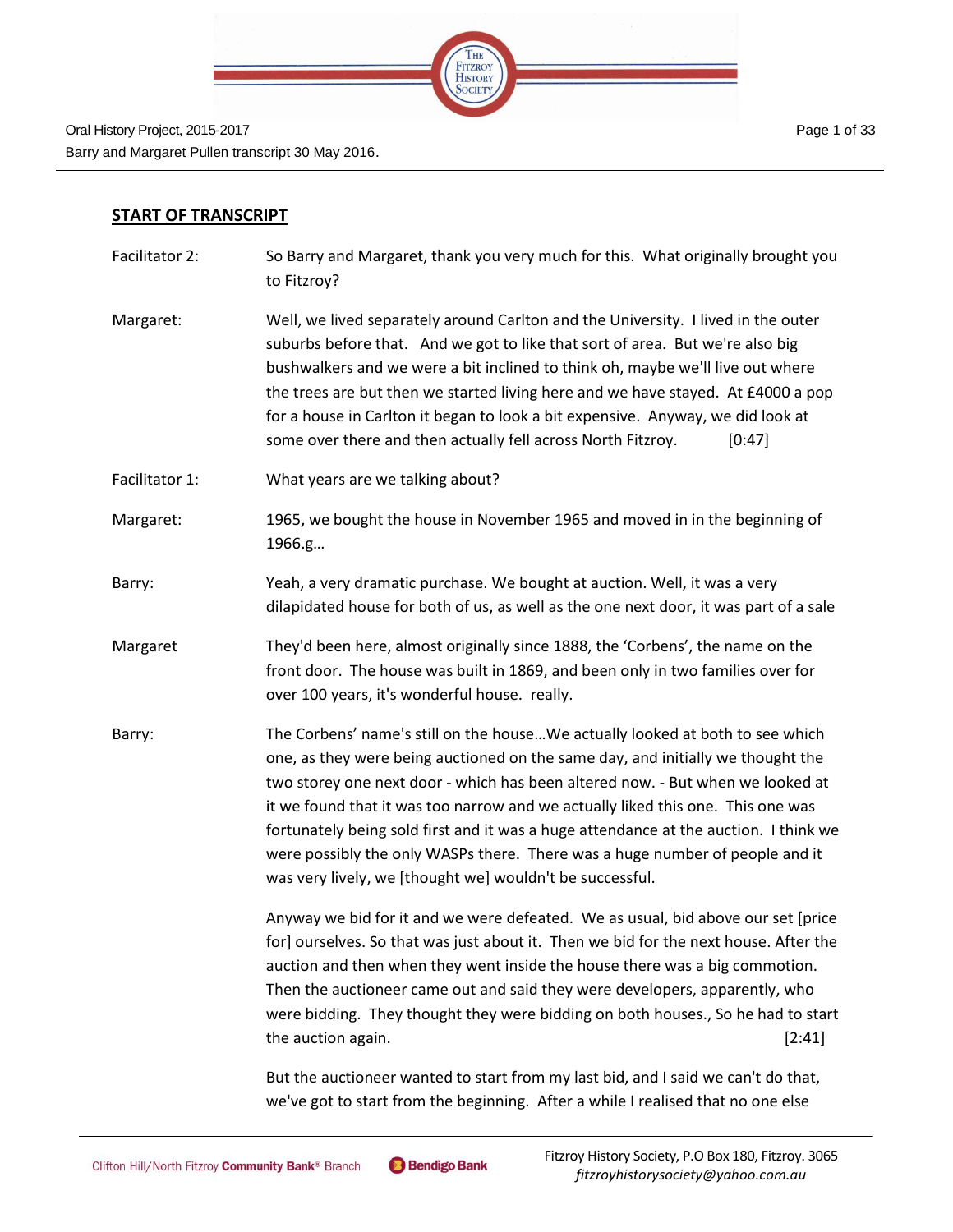

|                 | was bidding and we were going to leave. Then the auctioneer said, make one<br>more bid and we got the house.                                                                                                                                                                                                                                                                                 |
|-----------------|----------------------------------------------------------------------------------------------------------------------------------------------------------------------------------------------------------------------------------------------------------------------------------------------------------------------------------------------------------------------------------------------|
| Facilitator 1:  | And you have been here ever since?                                                                                                                                                                                                                                                                                                                                                           |
| Margaret:       | Yes, yes.                                                                                                                                                                                                                                                                                                                                                                                    |
| Barry:          | That's right.                                                                                                                                                                                                                                                                                                                                                                                |
| Margaret:       | I mean we've got no reason to shift and we're lucky- it's flat now.                                                                                                                                                                                                                                                                                                                          |
| Facilitator 2:  | Can you describe the community?                                                                                                                                                                                                                                                                                                                                                              |
| Margaret:       | As Barry said we were the only WASPs [white Anglo-Saxon persons] we knew and<br>what we remember distinctly is I could just about say the street, Greek, Greek,<br>Greek, Italian, Italian, Italian, it was like that.                                                                                                                                                                       |
| Barry:          | A lot of very lovely old ladies.                                                                                                                                                                                                                                                                                                                                                             |
| Margaret:       | Yes these old, I'm sort of thinking these elegant old ladies who I sort of feel they<br>were left behind when the tide went out, sort of, because some of them being<br>widows and some of them single. They were very proper ladies in their 70s and<br>80s very much the makeup                                                                                                            |
| Facilitator 1:  | Were there young families?                                                                                                                                                                                                                                                                                                                                                                   |
| Margaret:       | Yeah, the migrant families, yes and often, as you would know, a lot of people<br>living in the same house, the parents, and grandparents and kin. The street was<br>pretty well supervised because often the grandmothers would be sitting out on<br>the verandas, the daughters and sons would've gone off to the factories and other<br>places and the kids would play around the streets. |
|                 | [4:16]                                                                                                                                                                                                                                                                                                                                                                                       |
|                 | There were little shops close by, of course. There was one in Delbridge Street and<br>'Busy Bee' down there and one in Falconer Street. I think was just on its last legs.                                                                                                                                                                                                                   |
| Facilitator 2:  | Were they operating as milk bars?                                                                                                                                                                                                                                                                                                                                                            |
| Margaret:       | As milk bars, yes, and this one called themselves a dairy but it was really so that<br>you could go                                                                                                                                                                                                                                                                                          |
| [Over speaking] |                                                                                                                                                                                                                                                                                                                                                                                              |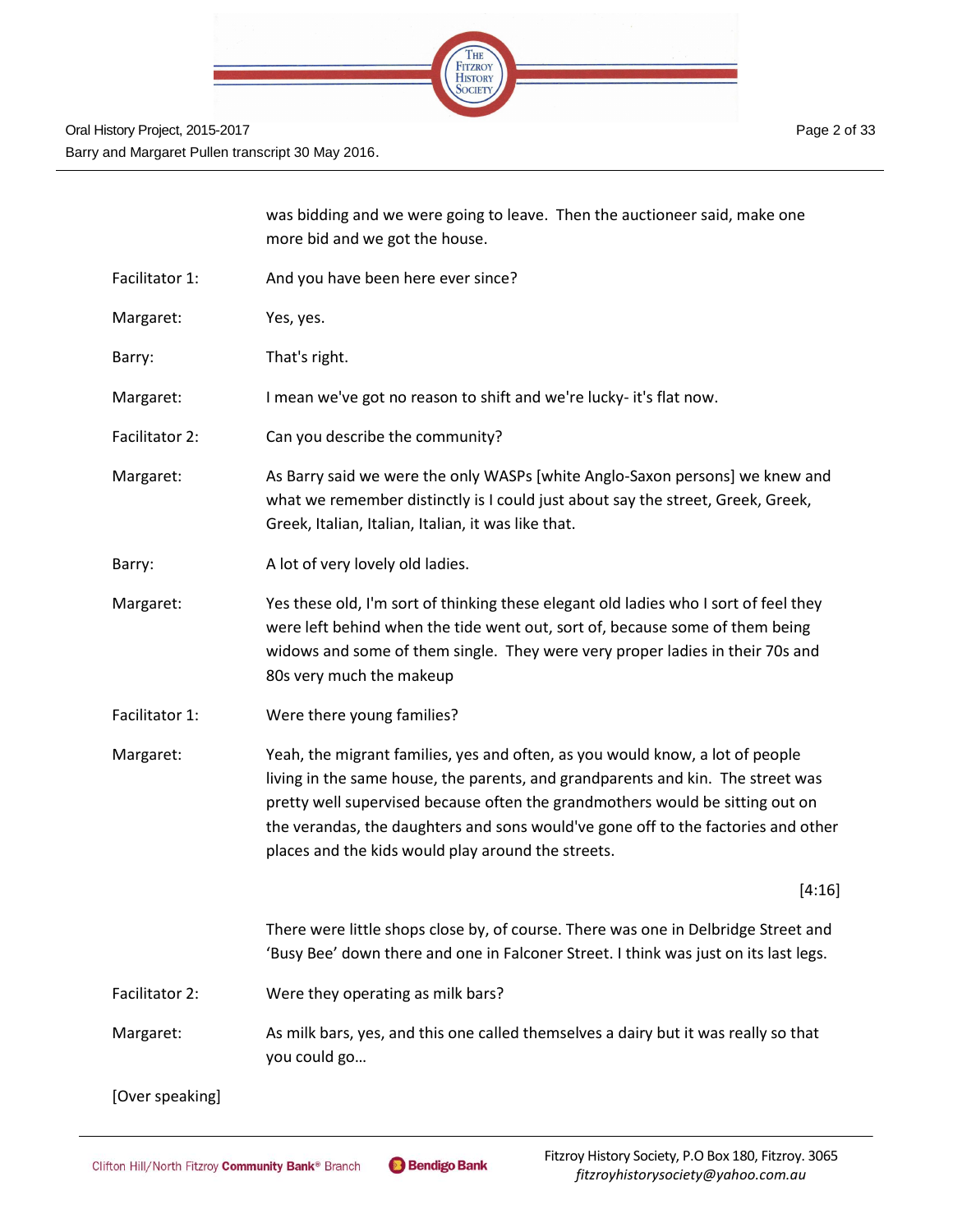

| Facilitator 1:  | Was the milk bar where people made phone calls as it was in other parts of<br>Fitzroy?                                                                                                                                                                                                                                                                                                                                                       |
|-----------------|----------------------------------------------------------------------------------------------------------------------------------------------------------------------------------------------------------------------------------------------------------------------------------------------------------------------------------------------------------------------------------------------------------------------------------------------|
| Margaret:       | Oh, I don't remember that.                                                                                                                                                                                                                                                                                                                                                                                                                   |
| Facilitator 1:  | People would go to the milk bar to ring up because they didn't have the phone on.                                                                                                                                                                                                                                                                                                                                                            |
| Margaret:       | Oh right., yeah. I don't know [audio skip] around here even, yeah, right.  The<br>Saltmarsh's down the street and I suppose they were the first we met. Don<br>Saltmarsh was the local minister for the Methodist Church                                                                                                                                                                                                                     |
| [Over speaking] |                                                                                                                                                                                                                                                                                                                                                                                                                                              |
| Barry:          | The house is still there but it's not a manse anymore.                                                                                                                                                                                                                                                                                                                                                                                       |
| Margaret:       | Actually, she came knocking, as an Avon lady and because I didn't get much time, I<br>mean I had three kids. She expected me to be speaking slowly so we'd understand<br>her and her eyes popped. She saw our house looked like a messy student [house]<br>and then we went on from there. They introduced us to the Jordans because<br>they'd had a lot of old church connections too. Then through, the Jordans<br>introduced us to others |
|                 |                                                                                                                                                                                                                                                                                                                                                                                                                                              |
|                 | [5:44]                                                                                                                                                                                                                                                                                                                                                                                                                                       |
|                 | Then independently the other first young WASPy couple that we knew were Peter<br>and Priscilla Stapleton, at the bottom of Rowe Street. They blew our minds they<br>were so bohemian.                                                                                                                                                                                                                                                        |
| Barry:          | They were pretty lively.                                                                                                                                                                                                                                                                                                                                                                                                                     |
| Margaret:       | Yeah. It was quite slow, it was really just the very beginning, this area began to<br>change.                                                                                                                                                                                                                                                                                                                                                |
| Facilitator 1:  | And were you both working in the area at that stage? What work were you doing<br>then?                                                                                                                                                                                                                                                                                                                                                       |
| Margaret:       | Barry was still in Aviation House                                                                                                                                                                                                                                                                                                                                                                                                            |
| Barry:          | I was doing engineering type work.                                                                                                                                                                                                                                                                                                                                                                                                           |
| Margaret:       | I was still studying                                                                                                                                                                                                                                                                                                                                                                                                                         |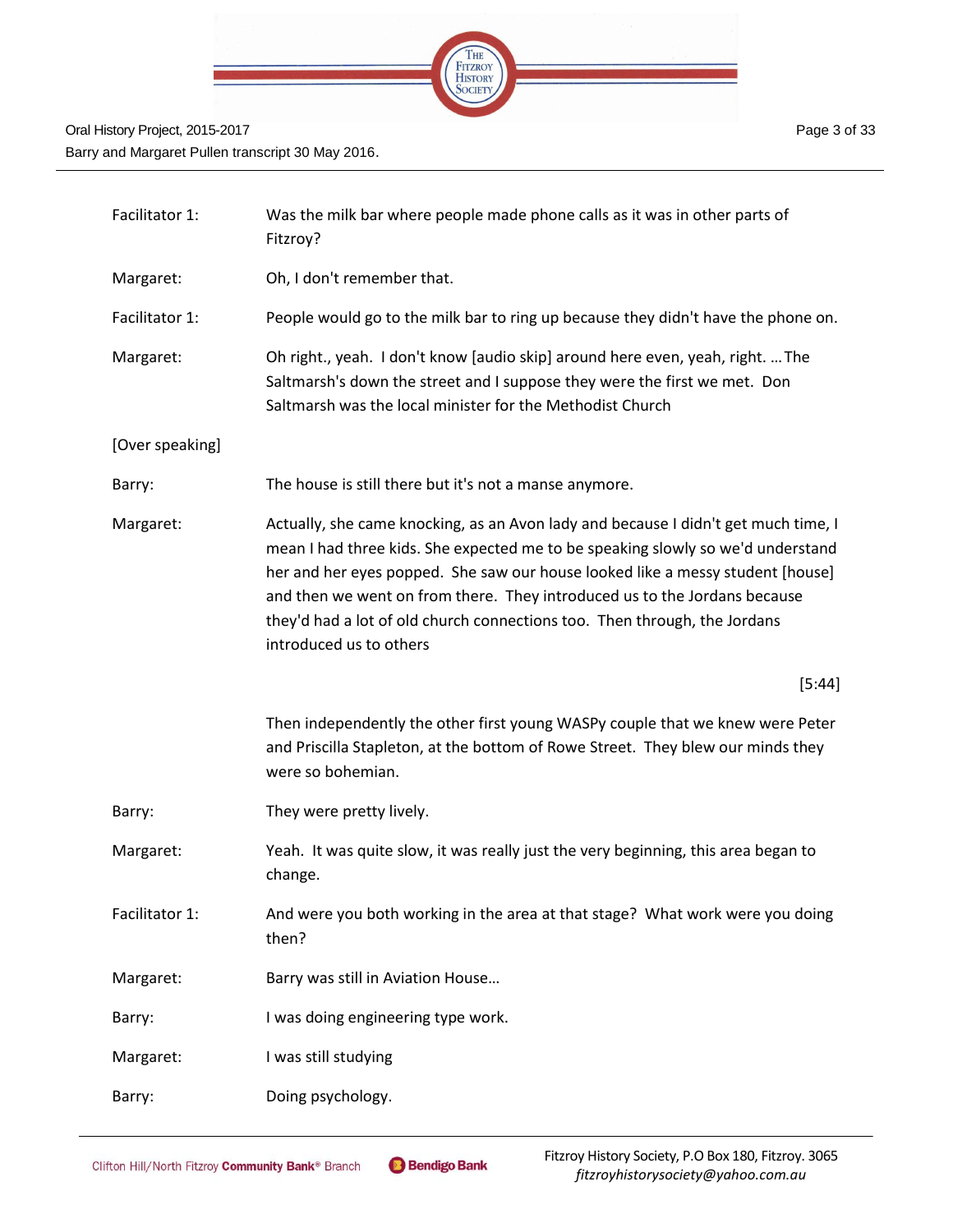

| Margaret:      | I'd been working in counselling and psychology at the Commonwealth Service but<br>our first child was born in - so by the time we moved to North Fitzroy I'd just<br>about stopped work. I was in the public service in those days. Anyway, the house<br>was, as Barry said, pretty dilapidated. It had one power point, the water that came<br>through the mains was [unclear] and so there was, Barry had to                                                   |
|----------------|------------------------------------------------------------------------------------------------------------------------------------------------------------------------------------------------------------------------------------------------------------------------------------------------------------------------------------------------------------------------------------------------------------------------------------------------------------------|
| Facilitator 2: | Was there an internal toilet?                                                                                                                                                                                                                                                                                                                                                                                                                                    |
| Barry:         | No.                                                                                                                                                                                                                                                                                                                                                                                                                                                              |
| Facilitator 1: | Right out the back?                                                                                                                                                                                                                                                                                                                                                                                                                                              |
| Margaret:      | No.                                                                                                                                                                                                                                                                                                                                                                                                                                                              |
| Barry:         | Just underneath where the Mulberry tree is.                                                                                                                                                                                                                                                                                                                                                                                                                      |
| Margaret:      | The house finished here and then out the side into a ramshackle veranda where<br>the laundry was. The copper was where I'm sitting.                                                                                                                                                                                                                                                                                                                              |
|                | [7:04]                                                                                                                                                                                                                                                                                                                                                                                                                                                           |
|                | I think there was a chimney there, maybe the stove was there on the other side.<br>Anyway, it was a kitchen and laundry                                                                                                                                                                                                                                                                                                                                          |
| Barry:         | We can't find a photograph we once had of the original house  I think it might - I<br>mean this is conjecture - but I think often the kitchens were kept separate<br>because of fire risk. So you had to go out through the porch, and walk along and<br>then come in. That door wasn't there, we added that once we built this<br>extension.                                                                                                                    |
| Margaret:      | They'd actually moved the bathroom in there, hadn't they, and there was two<br>rooms there                                                                                                                                                                                                                                                                                                                                                                       |
| Facilitator 1: | Your activism, you both became activists quite quickly?                                                                                                                                                                                                                                                                                                                                                                                                          |
| Barry:         | Oh, well as I started to say the Jordans and us became quite friendly and at one of<br>the first dinner parties that we ever had I think Renata and Brian (Howe) might've<br>come, I can't remember exactly. But we were talking about, a common thing was<br>the idea of the threat of demolition of houses for clearance by the Housing<br>Commission. The thought was, that you were safe from demolition, if you were<br>north of Fenwick Street, wasn't it? |
| Margaret:      | I think.                                                                                                                                                                                                                                                                                                                                                                                                                                                         |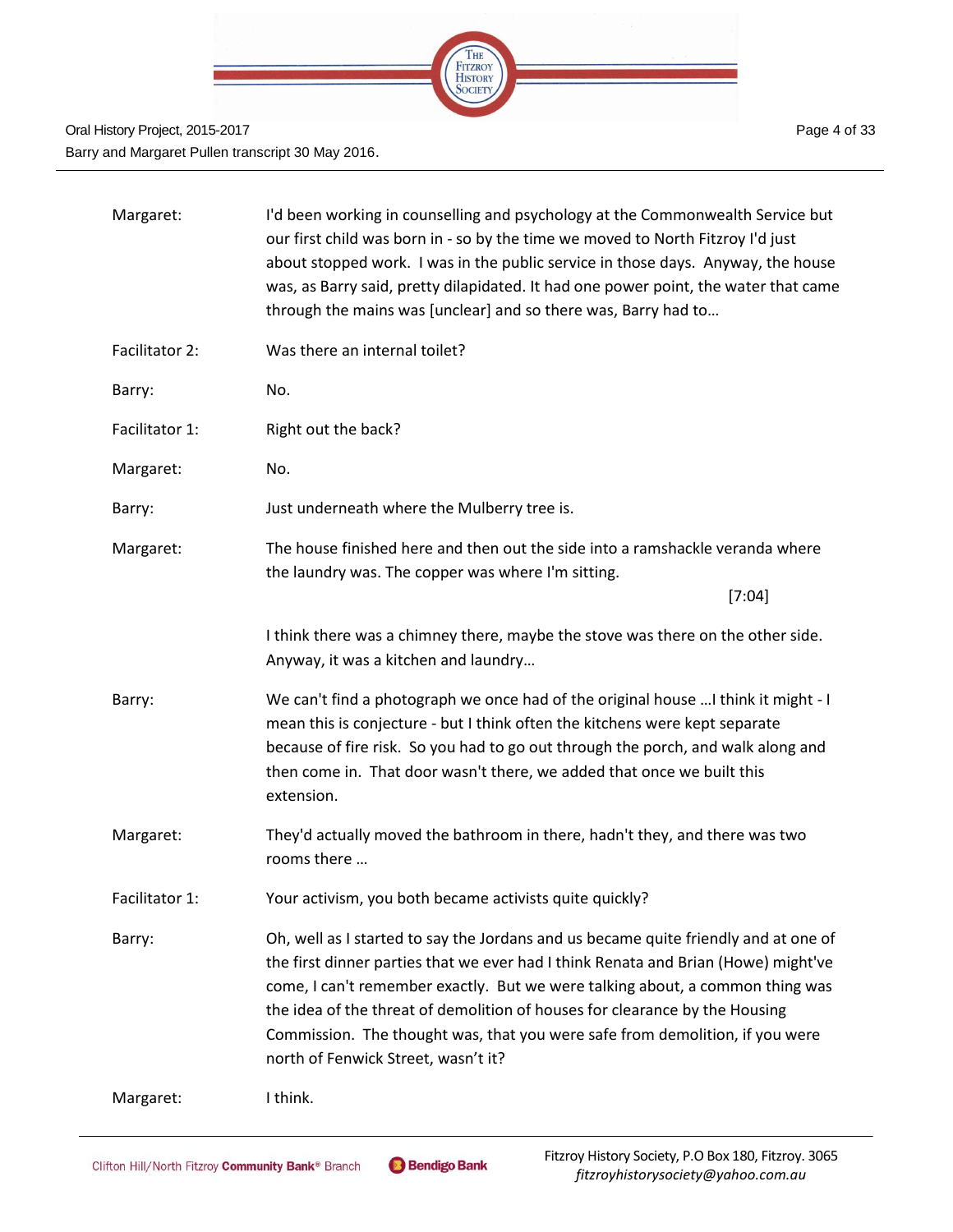

| Barry:         | But then there was the talk about the Brooks Crescent and maybe even over here<br>further in North Fitzroy. There were some other issues like the                                                                                                                                                                                                                                                                                                                        |
|----------------|--------------------------------------------------------------------------------------------------------------------------------------------------------------------------------------------------------------------------------------------------------------------------------------------------------------------------------------------------------------------------------------------------------------------------------------------------------------------------|
|                | [8:40]                                                                                                                                                                                                                                                                                                                                                                                                                                                                   |
| Margaret:      | Random demolition of things and                                                                                                                                                                                                                                                                                                                                                                                                                                          |
| Barry:         | Connie (Jordan) I think, suggested that we form an association, and that's where<br>Fitzroy Residents' Association started. There was a meeting and then there was,<br>there was a range of issues which you would know, that the Fitzroy Residents'<br>Association knew. But a big one was the possibility of houses being demolished<br>because demolition orders were still being put on houses all around.                                                           |
| Facilitator 1: | Demolition orders?                                                                                                                                                                                                                                                                                                                                                                                                                                                       |
| Barry:         | Demolition or repair orders which could turn into demolition orders.                                                                                                                                                                                                                                                                                                                                                                                                     |
| Margaret:      | The SES had actually said to us oh, he implied - I think I'm right about this - that he<br>implied that he had sort of made sure we didn't get one on this. Because it didn't<br>have any, didn't tick any of the boxes. Not proper running water, blah, blah, blah,<br>You could just find that you were in trouble with the Housing Commission very<br>quickly.                                                                                                        |
| Barry:         | The Fitzroy Residents' Association just started off with a meeting and then the<br>usual things about somebody would act as the secretary. I think Louise (Elliot)<br>was a very early secretary. And Brian Howe, the Jordons, plus a couple of people<br>from South Fitzroy and gradually there was an architect, (Keith Ross) I can't recall<br>his name, anyway he lived in South Fitzroy. So, we quickly had a smattering of<br>people who we had met and had ideas. |
| Margaret:      | Yeah, there were all these, there seemed to be a lot of things that we thought<br>could be done better. I think we all felt that the Council was too compliant. We<br>weren't politically involved, we didn't even join the ALP perhaps until '69 or<br>something. So, it wasn't through that, it was back the other way.                                                                                                                                                |
| Facilitator 1: | Yes, it was community based.                                                                                                                                                                                                                                                                                                                                                                                                                                             |
| Margaret:      | Then we saw that the way to - well, we were big ALP [supporters] anyway and<br>then we saw the way to influence things was via council,                                                                                                                                                                                                                                                                                                                                  |
| Barry:         | The local ALP branch met in a rotunda in the Edinburgh Gardens. The bandstand.                                                                                                                                                                                                                                                                                                                                                                                           |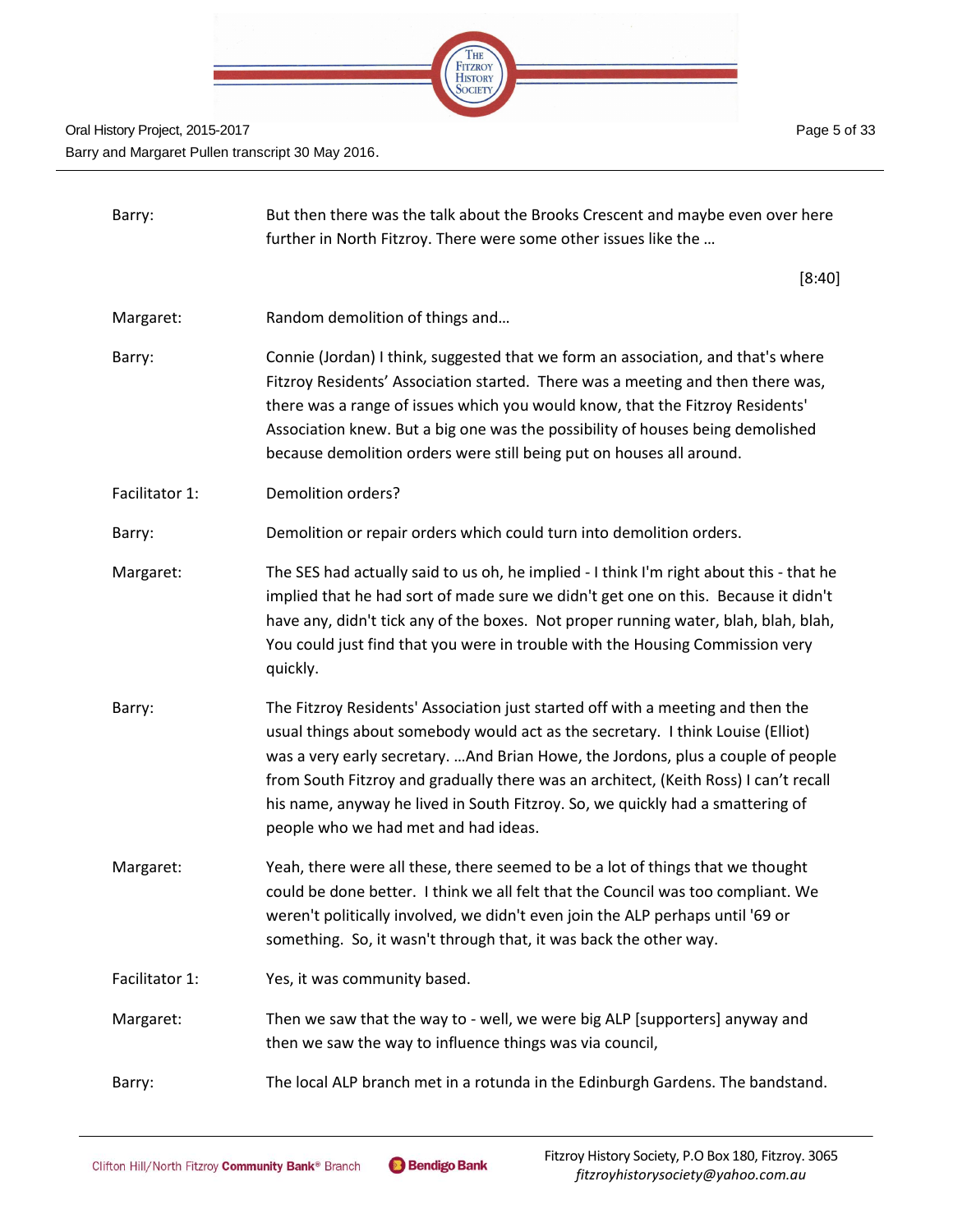

|                | We used to have to go through the door and sit around the circle and look around<br>the pole that was in the centre. The first time we voted at a council election we<br>didn't vote for the ALP. Because we went down there and we were very surprised<br>to find we had six votes, wasn't it?                                                                                                                                               |
|----------------|-----------------------------------------------------------------------------------------------------------------------------------------------------------------------------------------------------------------------------------------------------------------------------------------------------------------------------------------------------------------------------------------------------------------------------------------------|
| Margaret:      | It was only because you owned a house.                                                                                                                                                                                                                                                                                                                                                                                                        |
|                | [11:45]                                                                                                                                                                                                                                                                                                                                                                                                                                       |
| Barry:         | We owned a house and we lived there. It was the system. We got a vote as the<br>owner and a vote as the person who lived there. For some reason it was, I feel it<br>was six votes                                                                                                                                                                                                                                                            |
| Margaret:      | I think it might've been three each.                                                                                                                                                                                                                                                                                                                                                                                                          |
| Barry:         | Three each. Anyway, and then we were approached by a very nice old man who<br>turned out to be a bit of a rogue who was an Independent and he told us all the<br>terrible things that the Council was doing and what he was trying to do and so on.<br>So not knowing anything else we gave him six votes. I don't think he got elected<br>though because it was a pretty Labor area and he would've been defeated by the<br>Labor candidate. |
| Margaret:      | It was all so confusing. Three people approached us with Labor on their ticket and<br>they were all called various things, it wasn't obvious. I mean we'd known about<br>the DLP, but it was someone else, independent Labor or something.                                                                                                                                                                                                    |
| Barry:         | That's right, yeah. I think he called himself independent Labor and then there was<br>the Labor Party and then there was the DLP. So we got a quick education, mainly<br>through people like Alan Jordan and that, already pretty wise about these things.                                                                                                                                                                                    |
| Margaret:      | I suppose the other big issue, like very locally, was the school especially when we<br>had the baby. Naomi was born in 1966 so she'd be starting school in 1970.<br>Jordan's girls were a little bit older so they were raising the school issue which was<br>one of the big local issues                                                                                                                                                     |
| Barry:         | There was a very large number of portables -the school yard was full of portables.                                                                                                                                                                                                                                                                                                                                                            |
| Facilitator 2: | Was this at Fitzroy North Primary School?                                                                                                                                                                                                                                                                                                                                                                                                     |
|                | [13:25]                                                                                                                                                                                                                                                                                                                                                                                                                                       |
| Margaret:      | Yes.                                                                                                                                                                                                                                                                                                                                                                                                                                          |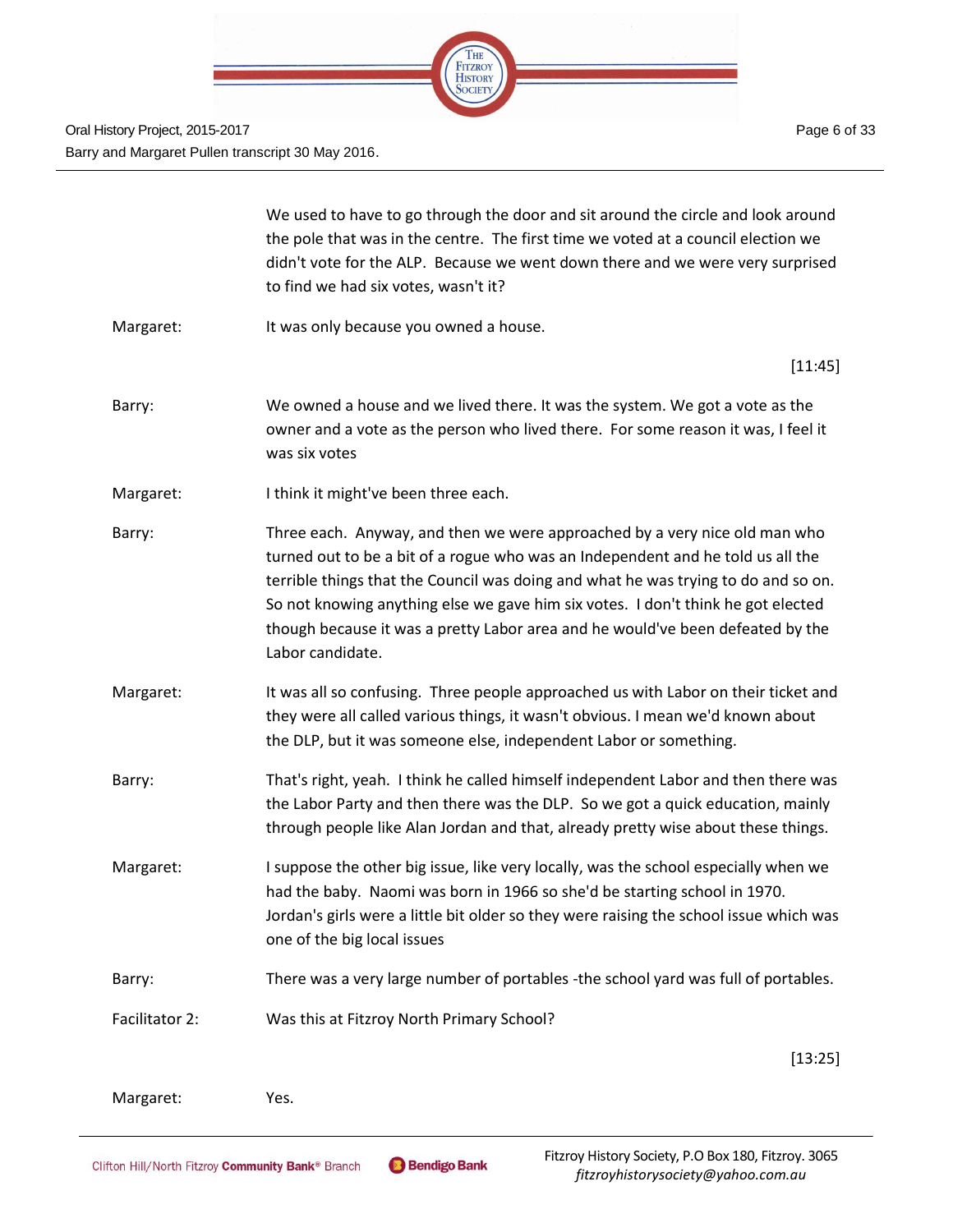

| Barry:         | Margaret and Renata (Howe) got involved, well, they organised the protest. It was<br>to get rid of the portables.                                                                                                                                                                                                                                                                                                                                                                                                                                                                                                                                                                                                                                                                                                         |
|----------------|---------------------------------------------------------------------------------------------------------------------------------------------------------------------------------------------------------------------------------------------------------------------------------------------------------------------------------------------------------------------------------------------------------------------------------------------------------------------------------------------------------------------------------------------------------------------------------------------------------------------------------------------------------------------------------------------------------------------------------------------------------------------------------------------------------------------------|
| Margaret:      | one and a quarter acres and nearly 1000 kids that was the protest.<br>There was<br>There was another minister Don Shepherd, Anglican, I think.                                                                                                                                                                                                                                                                                                                                                                                                                                                                                                                                                                                                                                                                            |
| Facilitator 1: | So the churches were very involved in those?                                                                                                                                                                                                                                                                                                                                                                                                                                                                                                                                                                                                                                                                                                                                                                              |
| Barry:         | Margaret wouldn't have called herself an atheist, I might've, but we got mixed up<br>with a very Christian crowd quite quickly.  nearly every second person we met<br>seemed to be in one church or the other and they were all great people and<br>active, active Christians in different ways                                                                                                                                                                                                                                                                                                                                                                                                                                                                                                                           |
| Margaret:      | Yeah, they were.                                                                                                                                                                                                                                                                                                                                                                                                                                                                                                                                                                                                                                                                                                                                                                                                          |
| Barry:         | I suppose the other thing was the library, we went down to the library and you<br>know Ernie Harridans and that, you'd know that story.  But we were amazed.<br>Here was this man who was up to his fourth career, I think, as a librarian, been a<br>coach maker and something else, a salt of the earth person, and he had the<br>shoeboxes, he had handwritten cards in shoeboxes on the desk. He was a<br>volunteer librarian running the whole thing and the remnants of what had been a<br>grand Victorian library were sort of around the shelves and he had all sort of<br>westerns and other things and children's books that he'd collected somehow.<br>So we thought that, when we finally got to join the Labour Party it was one of the<br>things we said to the Council, 'why don't we fix up the library?' |
| Barry:         | But we didn't get much traction on that.                                                                                                                                                                                                                                                                                                                                                                                                                                                                                                                                                                                                                                                                                                                                                                                  |
| Facilitator 1: | Because there was no money for the library, for books?                                                                                                                                                                                                                                                                                                                                                                                                                                                                                                                                                                                                                                                                                                                                                                    |
| Margaret:      | Well yes, it wasn't really in their orbit of thinking. about I presume and that was<br>one of the things. But I saw from the first minutes of the FRA that the book<br>purchasing seemed to get going fairly early, probably because Louise was hanging<br>around there. Our memory of that trip to the library seemed to happen<br>independently. I feel as though that was before we even knew anyone else-just<br>wandered down as something to do, I mean to have a look at the library.                                                                                                                                                                                                                                                                                                                              |
| Barry:         | Yes. They were sort of parallel. The constitution, because there were a variety of<br>different political interests. The constitution of the FRA specified that it would                                                                                                                                                                                                                                                                                                                                                                                                                                                                                                                                                                                                                                                  |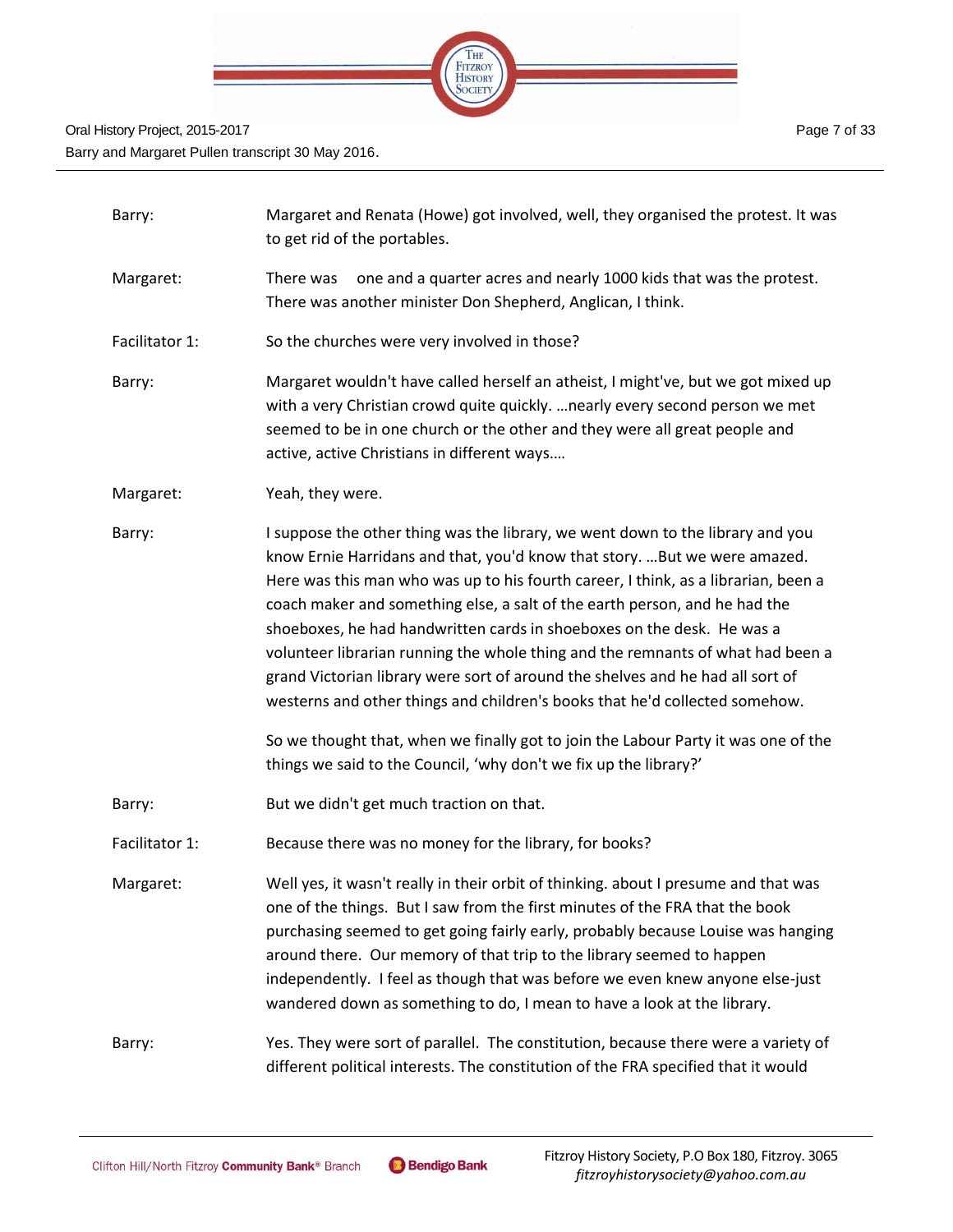

|                | never endorse candidates for local council elections.<br>16:22]                                                                                                                                                                                                                                                                                                                                                                                                                                                                                     |
|----------------|-----------------------------------------------------------------------------------------------------------------------------------------------------------------------------------------------------------------------------------------------------------------------------------------------------------------------------------------------------------------------------------------------------------------------------------------------------------------------------------------------------------------------------------------------------|
|                | So, that motion was carried and that protected those in the Labor Party, from<br>being part of an organisation that would be actually against the Labor Party.                                                                                                                                                                                                                                                                                                                                                                                      |
|                | The issues about demolition of houses - which Louise would be a good person to<br>talk to about as well, as she was dynamite on that issue - a lot, some had occurred<br>really just by developers. Buy a large property like the couple down here, there<br>was two beautiful nearby that were demolished for flats. That was an issue that<br>was taken up pretty generally, but the other bigger theme was the threat of high<br>rise development down in South Fitzroy and the demolition of the church and the<br>other small buildings there. |
| Facilitator 1: | That came first, didn't it?                                                                                                                                                                                                                                                                                                                                                                                                                                                                                                                         |
| Barry:         | Yes, definitely. That actually led to a very big public meeting in the Town Hall and<br>that wasn't over so much against the Commission, that was - I think it's mentioned<br>there isn't it                                                                                                                                                                                                                                                                                                                                                        |
| Margaret:      | Council of Social Services, Fitzroy Council of Social Services. I don't know how that<br>was set up.                                                                                                                                                                                                                                                                                                                                                                                                                                                |
| Barry:         | associated with VCOSS as well. I think the Brotherhood might've had some hand<br>in it, but their position was really that you shouldn't be putting so many people<br>concentrated in an area without providing the social services and the schooling<br>and all the things that went with it. So they called a public meeting at the Town<br>Hall which was chaired by the Mayor at the time, Les Martin. That became known<br>as the great public meeting by which all future public meetings  it was folklore                                    |
| Margaret:      | In joke.<br>[18:24]                                                                                                                                                                                                                                                                                                                                                                                                                                                                                                                                 |
| Barry:         | In joke, that's right. Because it, migrants and nationalities, they came en masse<br>and the meeting became uncontrollable                                                                                                                                                                                                                                                                                                                                                                                                                          |
| Facilitator 1: | Why did it become uncontrollable?                                                                                                                                                                                                                                                                                                                                                                                                                                                                                                                   |
| Barry:         | Because they really came because they were concerned about the demolition of<br>their houses, not about the social issues. So the good folk who were concerned<br>about providing social services -the social workers and that, they were just wiped<br>and the meeting became about demolition - The meeting was very big, it was                                                                                                                                                                                                                  |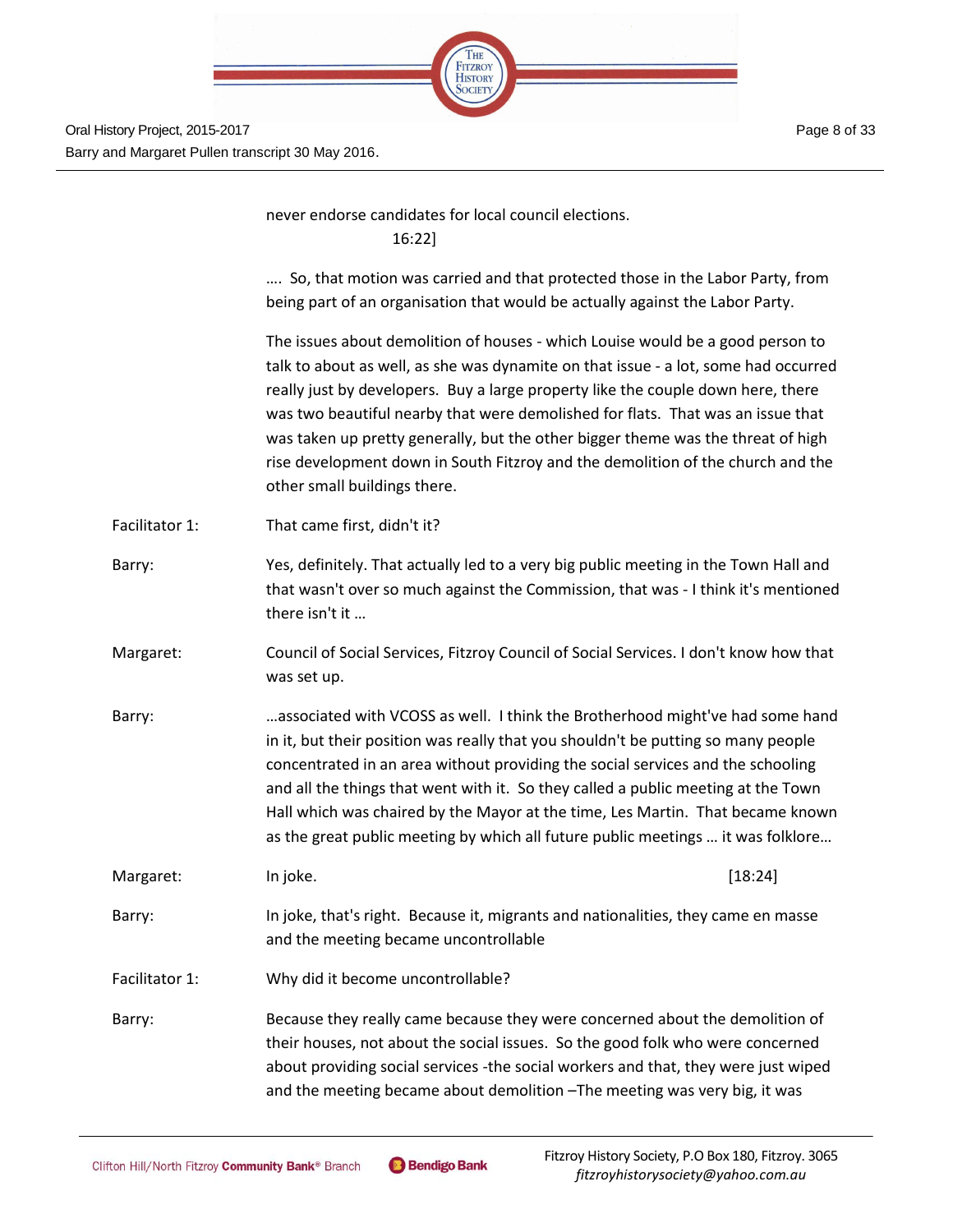

standing room only - and Les lost control. Les was quite a decent person, he's died now [but] [audio skip] a railway worker and a union man, he was used to being able to rule meetings with just regulations and read the standing orders. He was just wiped and a motion of no confidence was passed…

Facilitator 1: Who took control when he was wiped?

Barry: Well, Clyde Holding, who was there sensed what was happening and Clyde's very good on the stump speaker and he kind of went there and stood up and said well, 'What I think people are worried about and sort of, yes, yes.' So order was restored and he chaired the rest of the meeting. But then it was pandemonium, everybody was standing up, and I'm not sure whether it was Brian Howe or Brian and somebody else said, we need to form a committee to actually pick up all the issues.

> Then somebody started to list the social issues and stopping houses being demolished. Then the usual - well, what turned out to be the usual thing - put up your hand if you want to go on the committee. I think about 20people, including the ones who were from these VCOSS type, plus a whole lot of others and that's the way the meeting ended. So, as Margaret said, our 'in joke' is that no meeting since then, in Fitzroy, can stand up and be a proper public meeting unless there's at least one successful dissent from the chair.

> > [20:53]

- Margaret: So that's how, the Social Services Council started, that wasn't the FRA start.
- Barry: I'm not clear on that, you'd have to check that. Because I don't know whether it was an interim, perhaps - Brian and Renata would probably know. It would either be that they'd formed it themselves already, the social workers and that got together or the Brotherhood and others, or that they more properly thought that they'd have more credibility if they formed it at a public meeting which was kind of a bit of the way that people thought then, very democratic kind of approach.
- Facilitator 1: Yes, sure.
- Barry: That was the same idea that the formation of the Fitzroy Residents' Association occurred at a public meeting and a motion was prepared and that that we do a formal association and then have blah, blah, blah. So yeah, it may have been that, but you could find that out. That's a matter of record.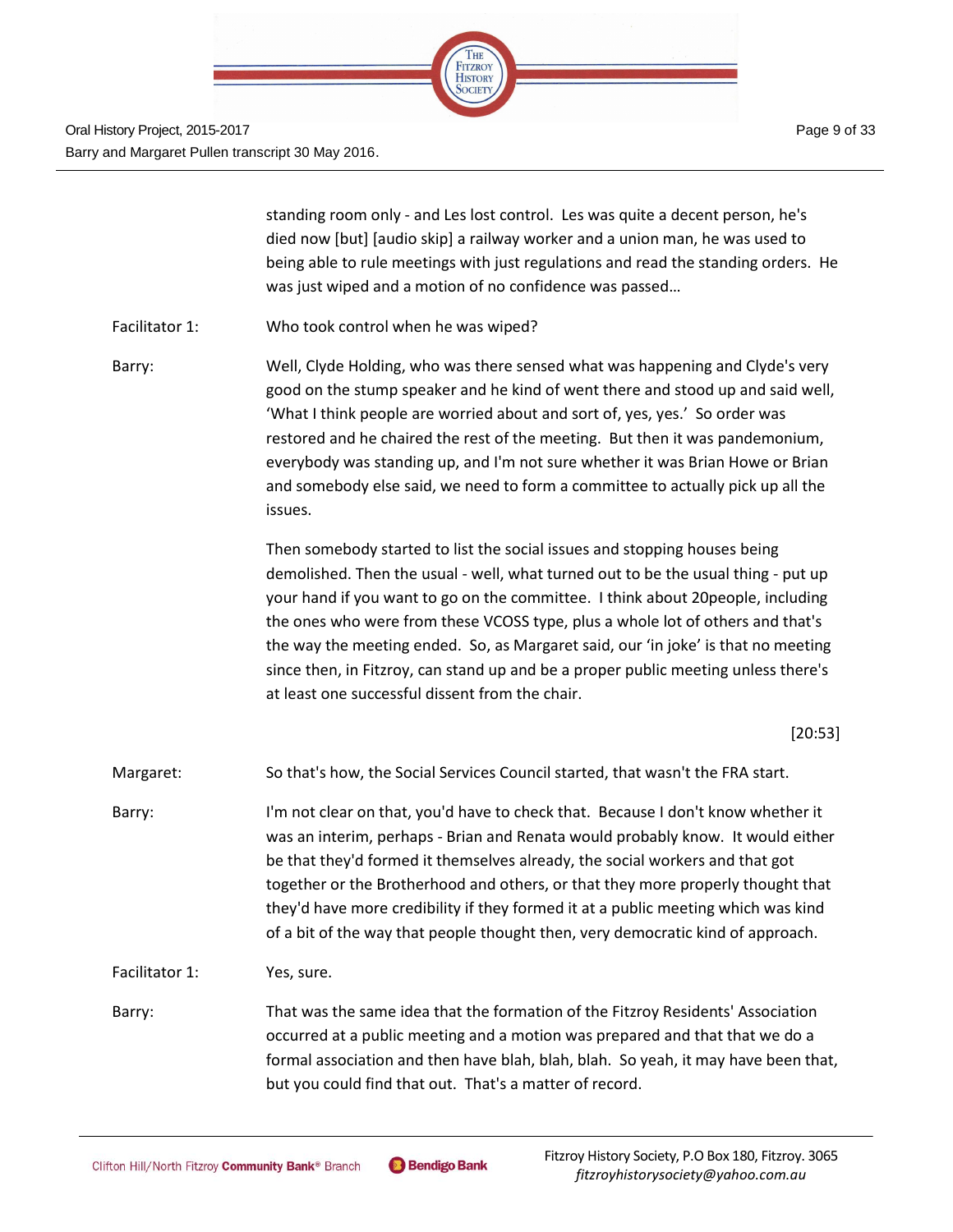

- Facilitator 2: Incredibly productive for such a very large meeting....
- Barry: I suppose if you stood back from it and didn't see the pandemonium you would've said it actually achieved a lot of things. It certainly - I'm not sure whether, I mean we met people like Louise and other people and some that I can't remember their name…
- Facilitator 1: As a result of that meeting?
- Barry: Well I'm not sure of that, or whether the first certainly at the first meeting of the FRA a lot of people met each other who turned out to be to work together and sometimes very long friendships resulted, some which are still around today.
- Margaret: Meg was asking how it flowed over with your getting into council, I think You didn't get onto council until 1993 ... [22:56]

it was all sort of part of the same sort of activity, wasn't it? But in council, of course, you had more clout and others got on at the same time, a couple of independents.

Barry: If I tell it from my point of view there was a bit of discussion and different views within elements of the Fitzroy Residents' Association, particularly Brian and Alan, Connie, and some others, who saw that public housing was needed and felt that that wasn't a bad thing that the State Authority, the Housing Commission, was trying. But at the same time saw that it was not necessarily being done in the best way.

> So Alan Jordan suggested that we do a survey of the people and by this time Brooks Crescent had been designated as the next area for demolition in North Fitzroy. So Alan drew up a questionnaire and Alan and I went around for several weekends doorknocking and getting people to answer our questions. Then, didn't do it as formally as this, after we talked to a family or that we would go in the street and write down, in a proper form, yeah.

Facilitator 1: You were trying to find out what by doorknocking?

Barry: We were trying to answer the question as to what would happen to the people. Anyway, Alan drew that questionnaire, which Alan is a professional, a story about Alan, but I was a total novice. We took our cameras around and that's when we took the photos and we got invited into homes in the most friendly way, by both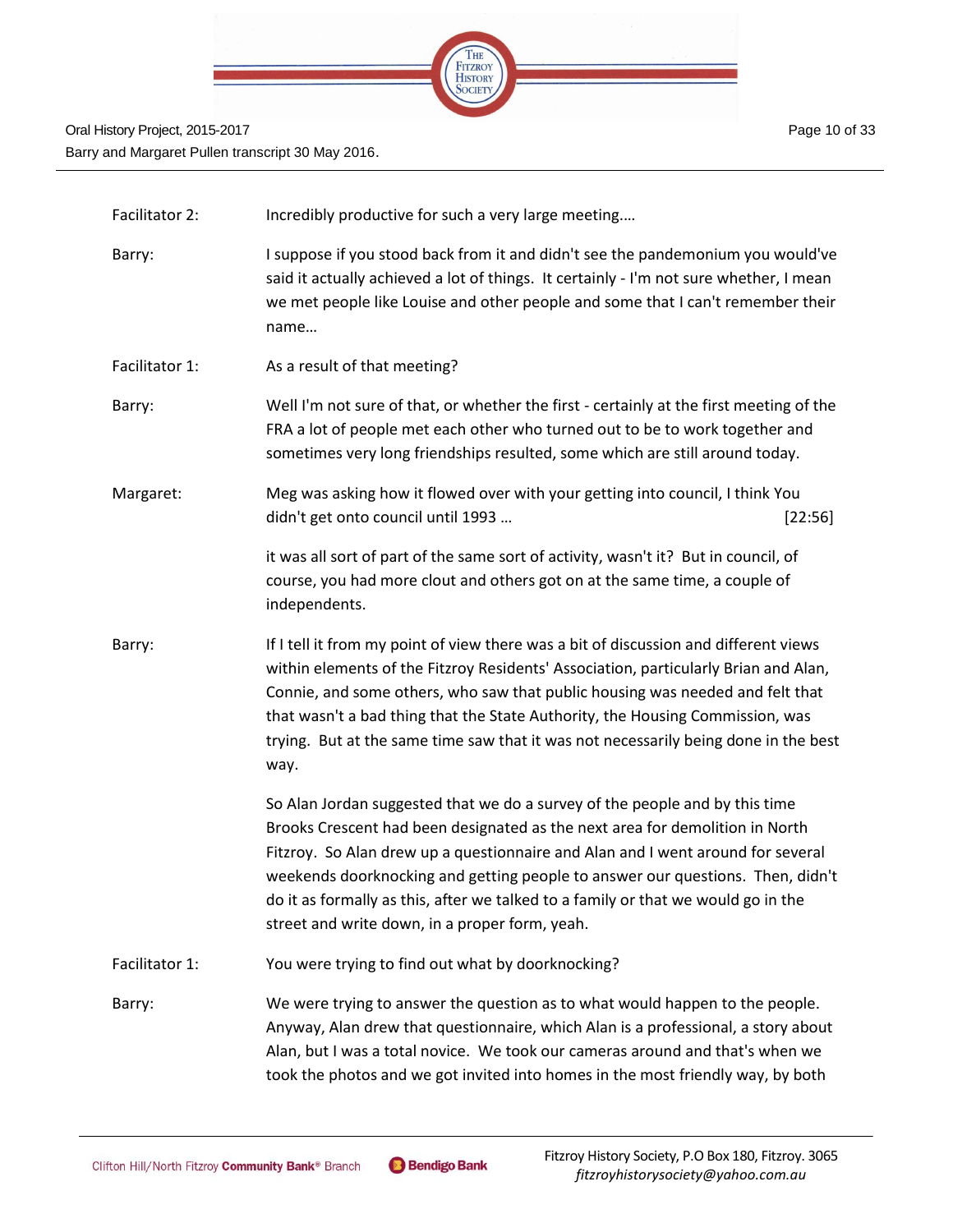

old Australians and by Italian families and Greek families, who gave us a glass of homemade wine or something. The same of the same state of  $[25:12]$ 

We went around like that, and it was really mind blowing for me. Alan eventually articulated it all in a concise report., But the thing was we could see that there's these people who had bought their houses and spent their effort fixing them up, they were not going to be helped by their house being demolished. So we came away quite distressed about what was happening. The Ockers were mostly, or many of them, were not homeowners, they were still tenants, so they weren't in a good position either.

So over about three weekends we got very…

Margaret You were reporting on the state of the houses, too, because the Housing Commission was saying these are all rubbish. We've actually still got the box, there's a manila folder for each house, there's a few missing, but it was each house. There is a photo of each house with the questionnaire.

Barry: Yeah.

- Facilitator 1: You've still got that?
- Margaret: We've still got the bulk of it, yes.
- Facilitator 1: That's fantastic yes, yes that must go to the State Library of Victoria....

Barry: Alan reported to the others, that they didn't read it, we should try and do something to, if not stop it -modify it. That started a campaign which Brian played a big role in initially. I mean … he took over the Methodist ministry at a time when the church was going to be demolished, the cathedral. Though an effort was made to save the older Sunday school I think, an historically important old building, he managed, I think, to get some funds out of it.

> So instead of a campaign of saving the church he started the Centre for Urban Research and Action and actually employed people and that operated out of the church in Napier Street

> > [27:24]

.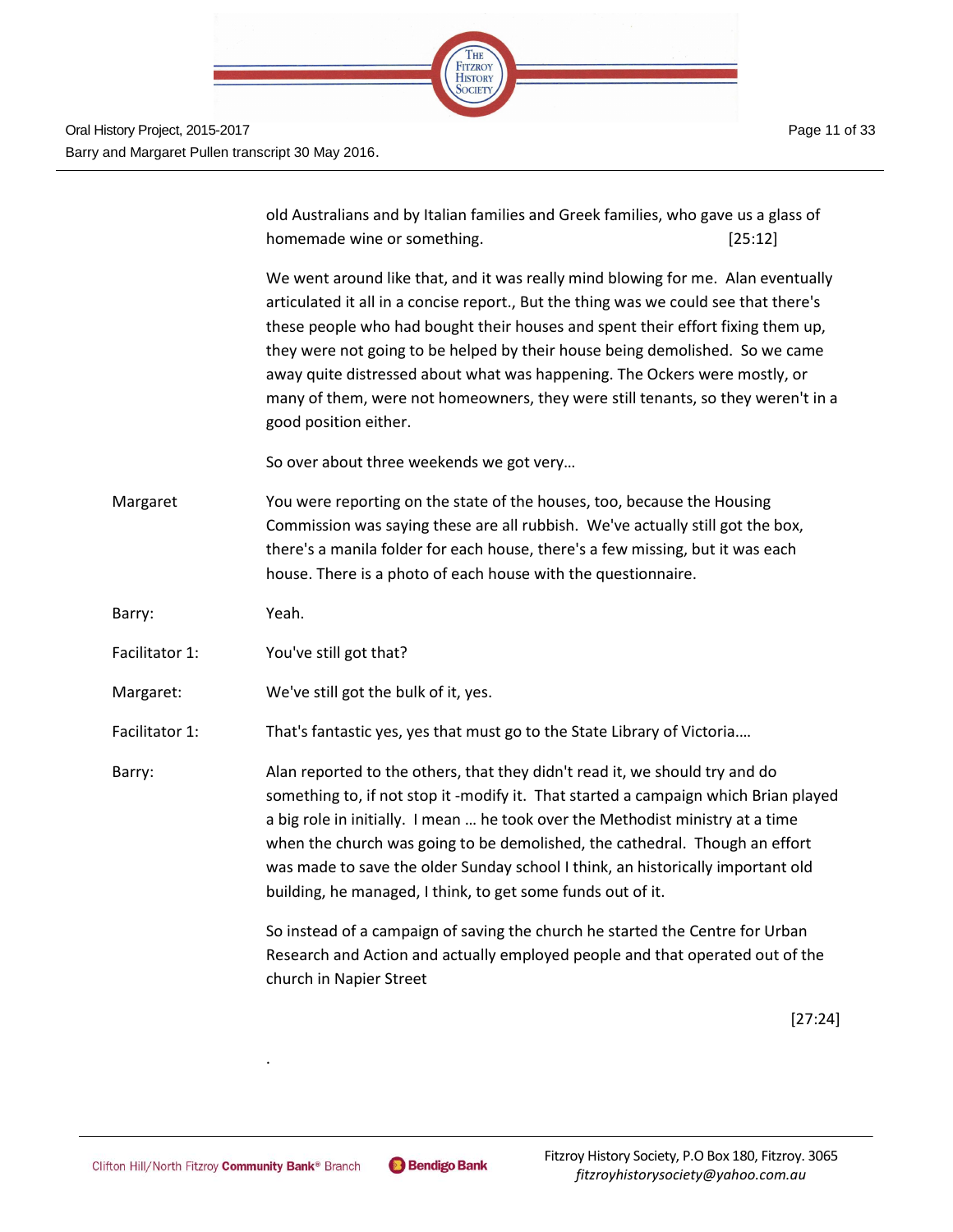

It included people like Andrew Burbidge and Kaye Hargreaves and [they all] became workers there [audio skip] people involved. That really became a strong force working with the locals and took it further than Alan and I's survey.

Facilitator 1: … but your survey was the initial jumping off point for all of it, right?

Barry: Yes it was, well certainly for me, it made me convinced. I wasn't motivated really by saving the houses then, I was about people. Now other people were very influential in different ways. Andrew McCutcheon could see that these houses could be repaired and he had seen these sort of things happening. He was providing that architectural kind of backbone that it didn't have to be done this way, you could do it as a mixture perhaps.

> Then Louise became a great fighter. She would save the last house, even the ones that some of us would say, well that'll fall over soon, so why are we trying to save it? Louise would point out that it was a very big important part of history even though it was a timber shack. If you didn't have timber shacks you wouldn't know that some people lived in them once. So she was a pretty hard core preservationist. Then we found - getting finally to the point - that there was no assistance from the Labor Councillors.

The Labor Councillors had sort of seen that housing was good and modern housing was better than the old housing, that's paraphrasing them because they were a bit more in-depth in their opinions than that. But they certainly were either over-awed by the Commission or its bureaucracy or they didn't know how to fight. That prompted us to think of standing for council and I was one of the first people who stood. The ALP endorsed me after a bit of a battle.…

Margaret: Which was an interim arrangement, I mean that was a whole other story, the internal machinations of the ALP.

[29:51]

Barry: Yes, not a popular endorsement.

Facilitator 1: Because you weren't old Labor, or...

Barry: Yeah, well the Labor, it was a pretty interesting, the whole Labor story is a very interesting one because to their credit they had withstood the split and not gone with the DLP, so they'd maintained their status and that wouldn't have been easy. Some of them were Catholic and so there's another story there.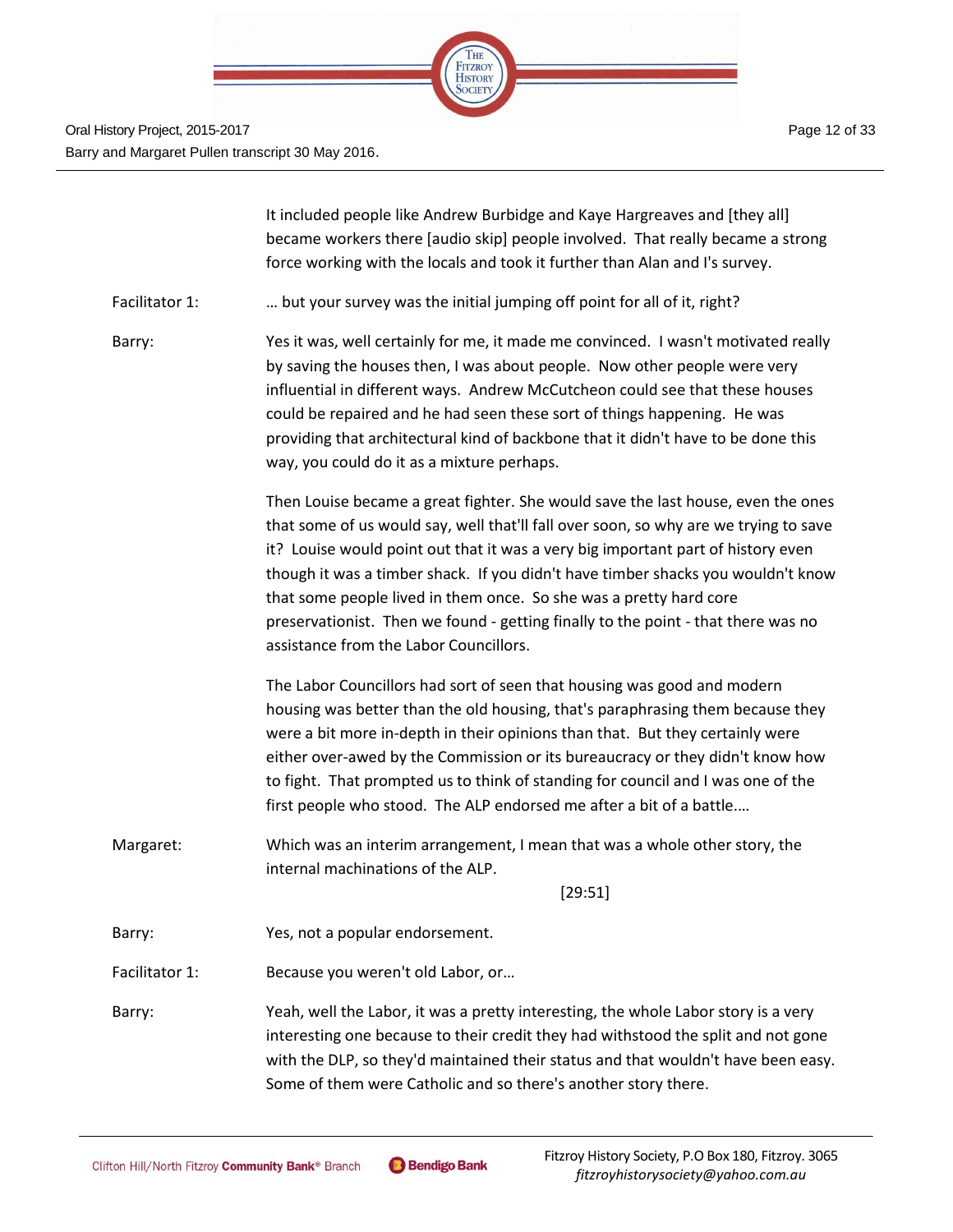

| Facilitator 1: | Of course, of course.                                                                                                                                                                                                                                                                                                                                                                                                                                                                                                                                                                                                                                            |
|----------------|------------------------------------------------------------------------------------------------------------------------------------------------------------------------------------------------------------------------------------------------------------------------------------------------------------------------------------------------------------------------------------------------------------------------------------------------------------------------------------------------------------------------------------------------------------------------------------------------------------------------------------------------------------------|
| Barry:         | We weren't admiring them for their lack of action and some of them worked<br>against me in the first election and I was defeated. Well actually it was drawn                                                                                                                                                                                                                                                                                                                                                                                                                                                                                                     |
| Margaret:      | We were pretty naïve, too.                                                                                                                                                                                                                                                                                                                                                                                                                                                                                                                                                                                                                                       |
| Barry:         | It was drawn and we had a recount                                                                                                                                                                                                                                                                                                                                                                                                                                                                                                                                                                                                                                |
| Margaret:      | That's right, I forgot that.                                                                                                                                                                                                                                                                                                                                                                                                                                                                                                                                                                                                                                     |
| Barry:         | Oh sorry, I was one vote down and then there was a recount and I was assisted in<br>the recount by Paul Coghlan, who is somebody you should, really must interview.,<br>He is now a retired Supreme Court Judge, Justice to be accurate. At the time the<br>existing councillors controlled the Town Clerk and the person who defeated me<br>and the recount made it equal. The argument was put forward by the leader of<br>the caucus, Joe Byrne that since he had attended one meeting, even though the<br>Town Clerk had announced that he would decide it by a toss of a coin, that that<br>set a precedent- so he should be elected and not me.<br>[31:52] |
|                | So that was sort of a bit of a wakeup call about politics. So I stood again the next<br>year and got elected.                                                                                                                                                                                                                                                                                                                                                                                                                                                                                                                                                    |
| Margaret:      | It was hard for the existing Labor Councillors. Remember they'd been around a<br>long time doing stuff and here's these usurpers, I remember Jenny Miller saying,'<br>Oh, people come in on white chargers and everything but'                                                                                                                                                                                                                                                                                                                                                                                                                                   |
|                | They were, as Barry said, they were good but they didn't think of standing up<br>against the Government.                                                                                                                                                                                                                                                                                                                                                                                                                                                                                                                                                         |
| Barry:         | Yeah, and they were not bad councillors - in the sense of - if you had a problem<br>with your lane or your rubbish or anything like that. When you phoned and got<br>council, you would have a book, carbon copy, and if somebody made a complaint<br>you filled in the complaint and tore off it and gave that to the engineer or the<br>town clerk and you had a copy of the complaint. So at a council meeting you<br>could get up on your hind legs and say, why hasn't that lane been fixed?<br>So at a certain level they were good representatives, but the very idea of taking on<br>the Housing Commission or the freeways                              |
| Margaret:      | Or the Board of Works and the freeways.                                                                                                                                                                                                                                                                                                                                                                                                                                                                                                                                                                                                                          |
|                |                                                                                                                                                                                                                                                                                                                                                                                                                                                                                                                                                                                                                                                                  |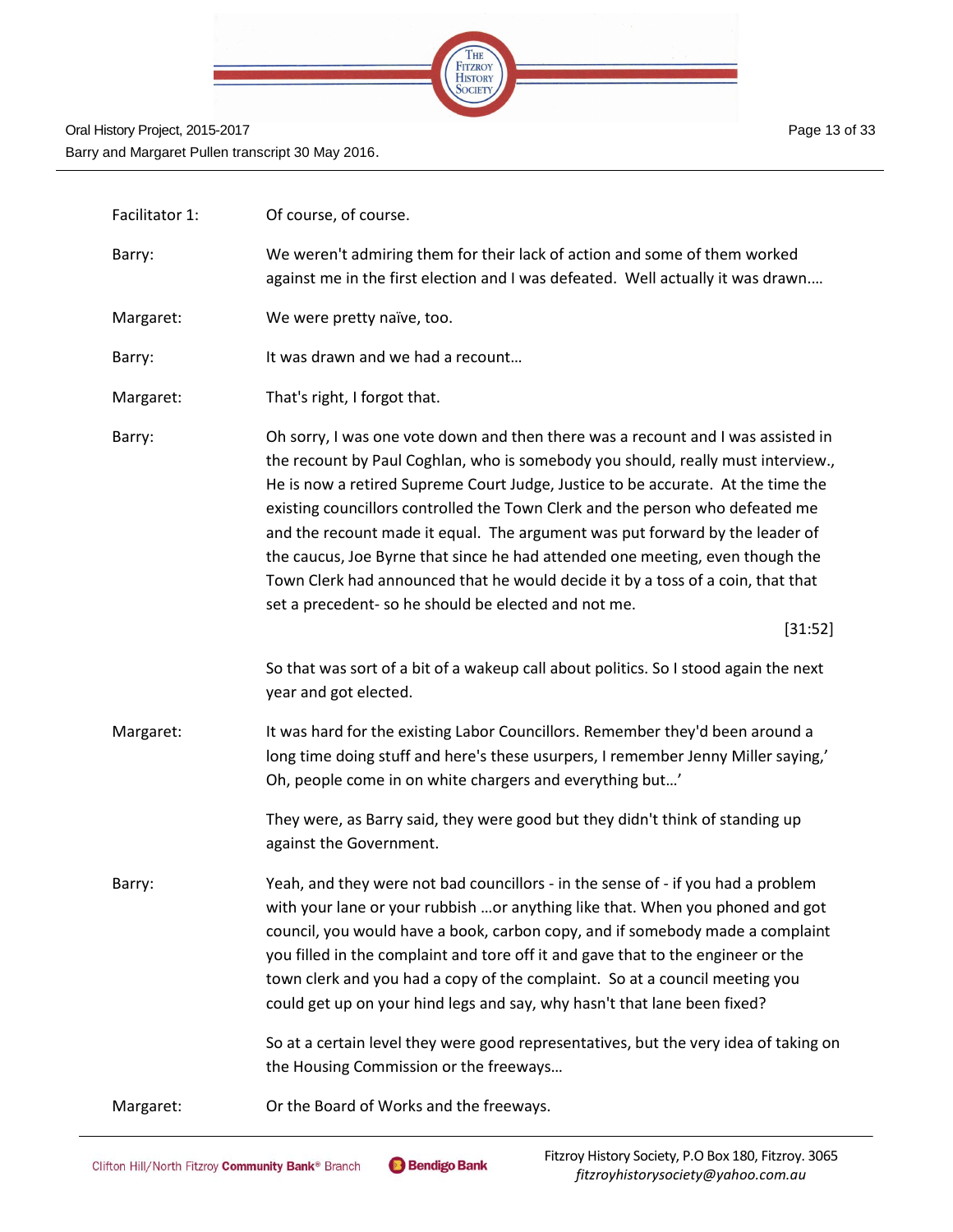

| Barry:         | which were coming was the next sort of issue, or just growth in traffic.                                                                                                                                                                                                                                                                                                                                                                                                                                                                                                                                                                                                                                                        |         |
|----------------|---------------------------------------------------------------------------------------------------------------------------------------------------------------------------------------------------------------------------------------------------------------------------------------------------------------------------------------------------------------------------------------------------------------------------------------------------------------------------------------------------------------------------------------------------------------------------------------------------------------------------------------------------------------------------------------------------------------------------------|---------|
| Margaret:      | Or getting into the press like this, they were appalled.                                                                                                                                                                                                                                                                                                                                                                                                                                                                                                                                                                                                                                                                        |         |
| Barry:         | They said that                                                                                                                                                                                                                                                                                                                                                                                                                                                                                                                                                                                                                                                                                                                  |         |
| Margaret:      | Barry got done at the ALP [unclear]<br>[33:21]                                                                                                                                                                                                                                                                                                                                                                                                                                                                                                                                                                                                                                                                                  |         |
| Barry:         | We went [unclear], yeah there was                                                                                                                                                                                                                                                                                                                                                                                                                                                                                                                                                                                                                                                                                               |         |
| Facilitator 1: | Because you'd used the media, was that the issue?                                                                                                                                                                                                                                                                                                                                                                                                                                                                                                                                                                                                                                                                               |         |
| Margaret:      | Yes, yes and disgraceful and so on and, yeah, communist.                                                                                                                                                                                                                                                                                                                                                                                                                                                                                                                                                                                                                                                                        |         |
| Barry:         | At the next branch meeting in the rotunda there was a lot of talk about all the<br>stuff at the school and stuff in the press which they saw as attacking the system<br>and so they said it was just a group of communists. I went but, 'but that's my<br>wife'.                                                                                                                                                                                                                                                                                                                                                                                                                                                                |         |
| Margaret:      | [And] my daughter because [Ann] happened to be here                                                                                                                                                                                                                                                                                                                                                                                                                                                                                                                                                                                                                                                                             |         |
| Barry:         | Anyway, and Brian was there and we were sort of, you know. So I think we<br>became more of a force to be reckoned with once we lost our temper, before<br>then we'd been very polite members of the group. So there's another story there,<br>we can't go through that, but as a result the combination of Brian and Kaye<br>Hargreaves and Andrew Burbidge from CURA supporting the residents and being<br>very democratic about it. Then I got together with Terry Carney, South Fitzroy<br>and later became Professor Carney at University of New South Wales and<br>Giovanni Strocchi, or Jack Strocchi, who had been a, he ran the garage, the garage<br>in Church Street.  We formed a defence committee, went around and |         |
| Facilitator 1: | Defence meaning what?                                                                                                                                                                                                                                                                                                                                                                                                                                                                                                                                                                                                                                                                                                           |         |
| Barry:         | Defending the houses because the Commission would buy a house and then if<br>they succeeded in buying a house they would lift the roof off or demolish it. Then<br>we managed to get, through Halfpenny, bans put on but then scab labour was<br>going to the houses and knocking them over or taking the roof off so they'd rot.                                                                                                                                                                                                                                                                                                                                                                                               | [35:47] |
|                | We used to go around at five o'clock or six o'clock in the morning with cameras<br>and photograph them use the bricks that they threw at the them to try and stop<br>that. Because if they were photographed they knew that it wasn't a very good                                                                                                                                                                                                                                                                                                                                                                                                                                                                               |         |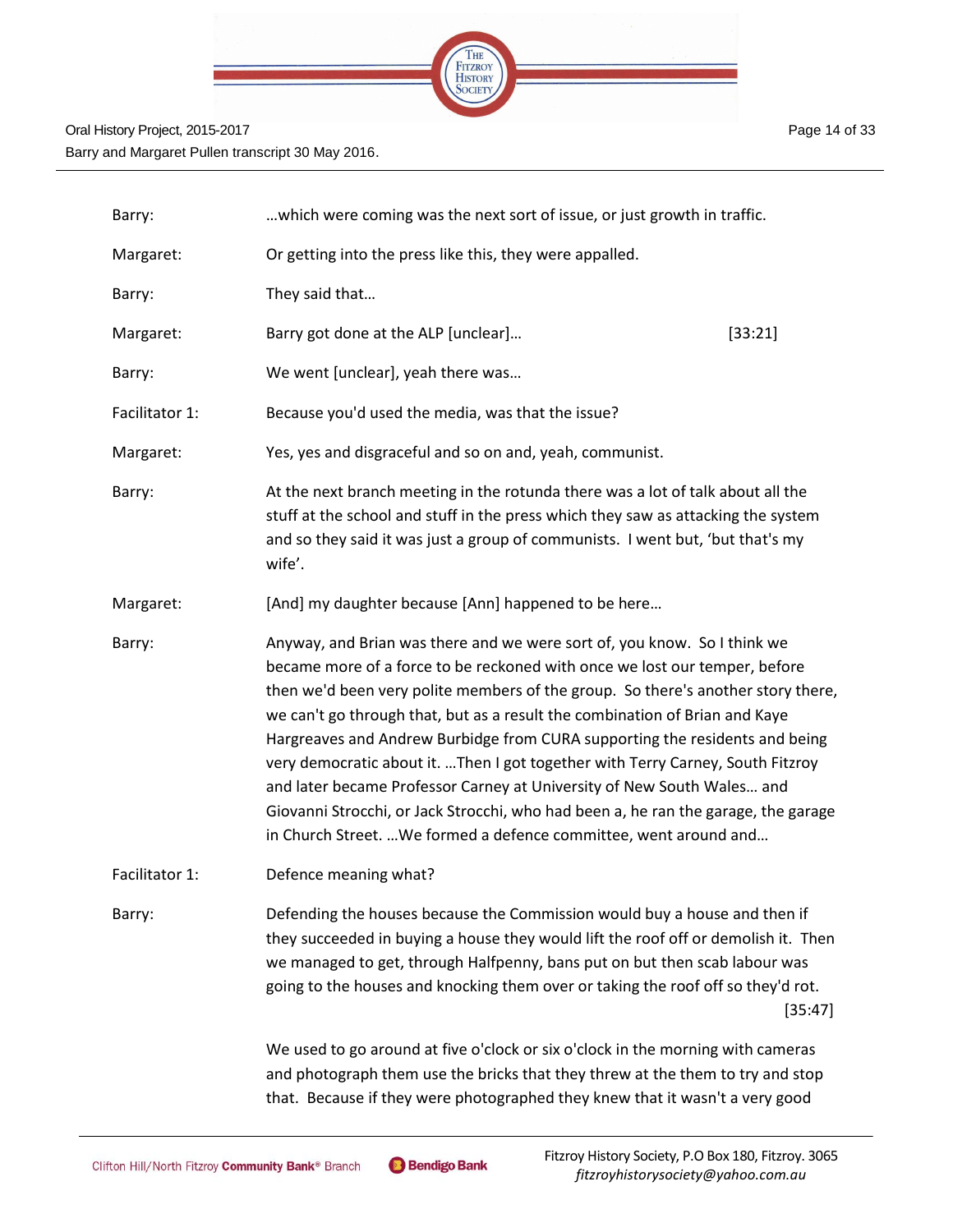

|                | idea to be photographed as scab labour. You might have somebody from the<br>wharfies come around and catch you. So we weren't liked for that. So the result<br>of those things and some frequent action eventually halted high rise in Melbourne<br>which was finally admitted.                                                                                                                            |
|----------------|------------------------------------------------------------------------------------------------------------------------------------------------------------------------------------------------------------------------------------------------------------------------------------------------------------------------------------------------------------------------------------------------------------|
| Margaret:      | This has all been recorded somewhere                                                                                                                                                                                                                                                                                                                                                                       |
| Facilitator 1: | Yeah, there's a lot on the history of the Housing                                                                                                                                                                                                                                                                                                                                                          |
| Barry:         | Yeah, there's various lines on that.                                                                                                                                                                                                                                                                                                                                                                       |
| Facilitator 1: | But it's how it's affected your lives, that's your contribution                                                                                                                                                                                                                                                                                                                                            |
| Barry:         | I suppose I'll end with saying that I suppose all of the people that were a bit<br>involved got a bit noticed in the Labor Party eventually and that probably led to<br>me getting preselected for a seat in Parliament. It was a sort of a journey                                                                                                                                                        |
| Facilitator 1: | How many years did you serve on Council?                                                                                                                                                                                                                                                                                                                                                                   |
| Barry:         | Only five.                                                                                                                                                                                                                                                                                                                                                                                                 |
| Facilitator 1: | I bet they were incredibly intense years.                                                                                                                                                                                                                                                                                                                                                                  |
| Barry:         | I had a, that's a different story, but I got a job working for, not Tom Uren but in<br>that Department [DERD], for the area improvement program where I went around<br>all the suburbs but not the inner city. They were going to do the inner city but<br>they were frightened by the politics. It included in the outer east and the north,<br>and so on and my job was to go out and talk to<br>[27:32] |
|                | community and councils, particularly engineers and that. That's why I got the job<br>because they thought I had the background. Then we lost the election, Whitlam<br>went                                                                                                                                                                                                                                 |
| Margaret:      | But you left council because you thought it was a                                                                                                                                                                                                                                                                                                                                                          |
| Facilitator 1: | Just before we stop talking about council, because it was obviously a very<br>different council, you saw council changing, didn't you?                                                                                                                                                                                                                                                                     |
| Barry:         | Yes.                                                                                                                                                                                                                                                                                                                                                                                                       |
| Facilitator 1: | That's, can you just tell us a bit about that? Because I don't think that's<br>documented anywhere.                                                                                                                                                                                                                                                                                                        |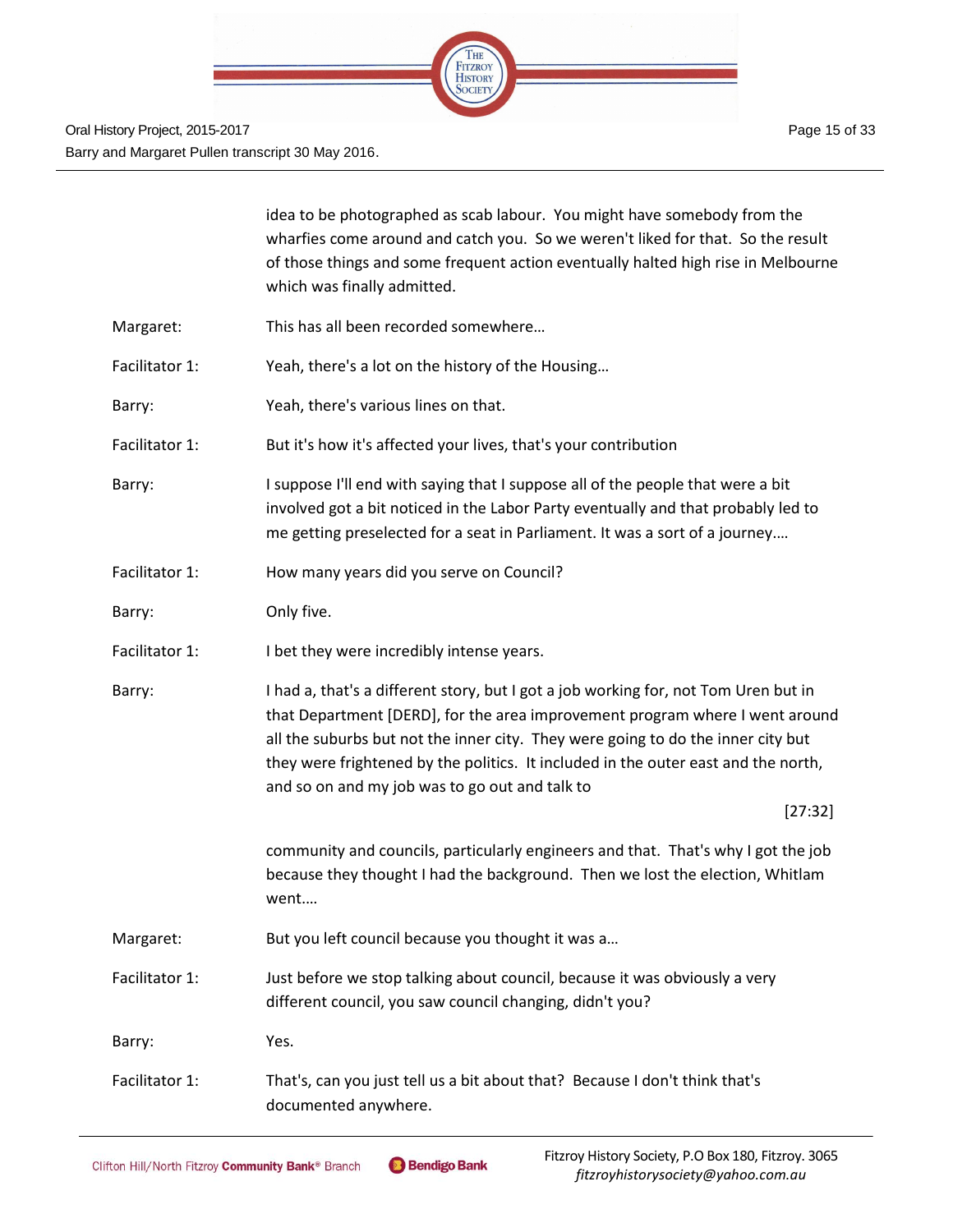

Page 16 of 33

| Barry:    | Oh. Right, well the first group of people that got on, we were more middle-class<br>people. We actually, as Margaret I suppose hinted at, we actually got on rather<br>better when we had the numbers with the old councillors. We were kind of<br>sensible enough or democratic enough to actually make people like Billy Peterson<br>chair of the public works committee and other people like Les Peel and that, so<br>and then people after meetings would have a drink in the mayor's room and so on<br>and we shared out the prizes.                                       |
|-----------|----------------------------------------------------------------------------------------------------------------------------------------------------------------------------------------------------------------------------------------------------------------------------------------------------------------------------------------------------------------------------------------------------------------------------------------------------------------------------------------------------------------------------------------------------------------------------------|
|           | That was also quite good from the point of view of working with Collingwood,<br>because Collingwood hadn't had that kind of revolution and the old guard were<br>still in charge at Collingwood. The fact that we had Billy Peterson and them, it<br>kind of meant - and I think we were smart enough to realise that you don't take<br>over something completely and we had different roles. We didn't, I never became<br>mayor but I was commissioner of the works and other people took their turns.<br>Les Sotiriadis, a Greek councillor, was Mayor and Les Peel and so on. |
|           | But nevertheless the new council was very aggressive on issues like fighting the<br>freeway and working with Carlton and North Melbourne and that to try and get<br>the heritage legislation and other things done which wasn't the sort of thing that<br>the Council would've ever done before.                                                                                                                                                                                                                                                                                 |
|           | [40:06]                                                                                                                                                                                                                                                                                                                                                                                                                                                                                                                                                                          |
|           | Networking like that, and establishing a social planning office and building up the<br>social staff there on the argument that, I remember, there are grants and money<br>to be available. I mean if you don't have a, like South Melbourne in particular led<br>the way in getting money for social work because they had someone who could<br>write submissions.                                                                                                                                                                                                               |
|           | We followed that fairly pragmatic path. So the Council slowly changed and then<br>new people came on, and there were a couple of very good independents, too.                                                                                                                                                                                                                                                                                                                                                                                                                    |
| Margaret: | Brian Lennon and John Stelling.                                                                                                                                                                                                                                                                                                                                                                                                                                                                                                                                                  |
| Barry:    | They wouldn't join the Labor Party, we would've liked them to because they were<br>both very talented and great councillors. But they had a horror or something,<br>they would not take the step.                                                                                                                                                                                                                                                                                                                                                                                |
| Margaret: | Some people aren't joiners.                                                                                                                                                                                                                                                                                                                                                                                                                                                                                                                                                      |
| Barry:    | We were on the same page but there was a bit of unease - yes, that's true and a<br>different history I might've been with them. But the Labor caucus was quite                                                                                                                                                                                                                                                                                                                                                                                                                   |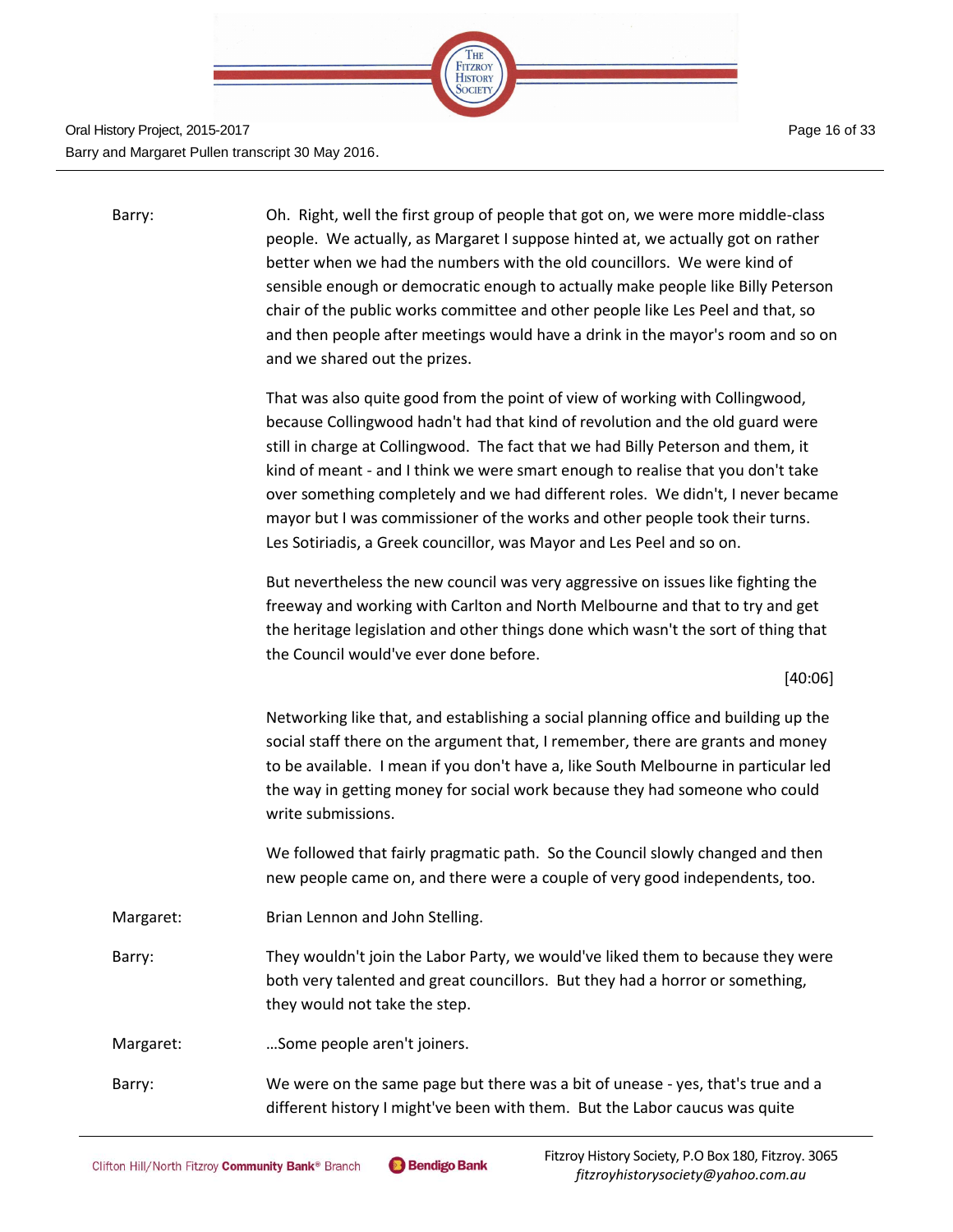

|                | disciplined, and the councillors were quite active. Like Paul and I used to go<br>around and look at every permit and others did the same, Glen Elias and - [the<br>teacher]?                                                                                                                                                                                                                                                                                                          |
|----------------|----------------------------------------------------------------------------------------------------------------------------------------------------------------------------------------------------------------------------------------------------------------------------------------------------------------------------------------------------------------------------------------------------------------------------------------------------------------------------------------|
| Margaret:      | Ted Rush, - he was a bit later I think.                                                                                                                                                                                                                                                                                                                                                                                                                                                |
| Barry:         | Yes, Ted Rush. So then we'd actually have a genuine discussion in caucus, pros<br>and cons of detail.                                                                                                                                                                                                                                                                                                                                                                                  |
| Facilitator 1: | These are building permits?                                                                                                                                                                                                                                                                                                                                                                                                                                                            |
| Barry:         | Building permits and planning permits                                                                                                                                                                                                                                                                                                                                                                                                                                                  |
|                | [42:06]                                                                                                                                                                                                                                                                                                                                                                                                                                                                                |
| Barry:         | and things to control traffic. Then we'd go into council and Paul, who was a bit<br>of a leader, would just move the motions. The independents felt hurt about that, I<br>think, but that was the way it worked and they didn't join the ALP.                                                                                                                                                                                                                                          |
| Facilitator 2: | Can you talk a bit about evolution?                                                                                                                                                                                                                                                                                                                                                                                                                                                    |
| Barry:         | Yes, I opposed it, yes, because I thought that it was a mistake to have a Fitzroy<br>social planning office, we should have had a Fitzroy-Collingwood social planning<br>office as Collingwood had Connie Benn. In Brunswick Street there's a centre now<br>it's named after her  I thought it was Connie Benn, I might be wrong. No, there<br>was a different social worker, I don't think, we've got to check that.                                                                  |
|                | [43:23]                                                                                                                                                                                                                                                                                                                                                                                                                                                                                |
|                | All I'm saying, is that Paul and I, in particular, had a different view to some of<br>the others in that really it should try and find common ground with Collingwood<br>and then we'd do a lot of things. But in the end we lost that partly because they<br>could never find agreement about a site for a common office. Finally, we got a<br>good site in Fitzroy and so we set up there.  And that was good as you say. It<br>took council forward into that area, in a networked. |
| Facilitator 1: | Mm, and what were you doing at this point Margaret? Were you very active too.                                                                                                                                                                                                                                                                                                                                                                                                          |
| Margaret:      | Yeah, fairly on the outskirts of things. But I'm, well I was home with the kids and<br>got involved in, even before the children were at school, the school stuff and<br>eventually the kindergarten because the freeway was coming. So that was, that<br>was what. When I started to get involved and because of all the background stuff                                                                                                                                             |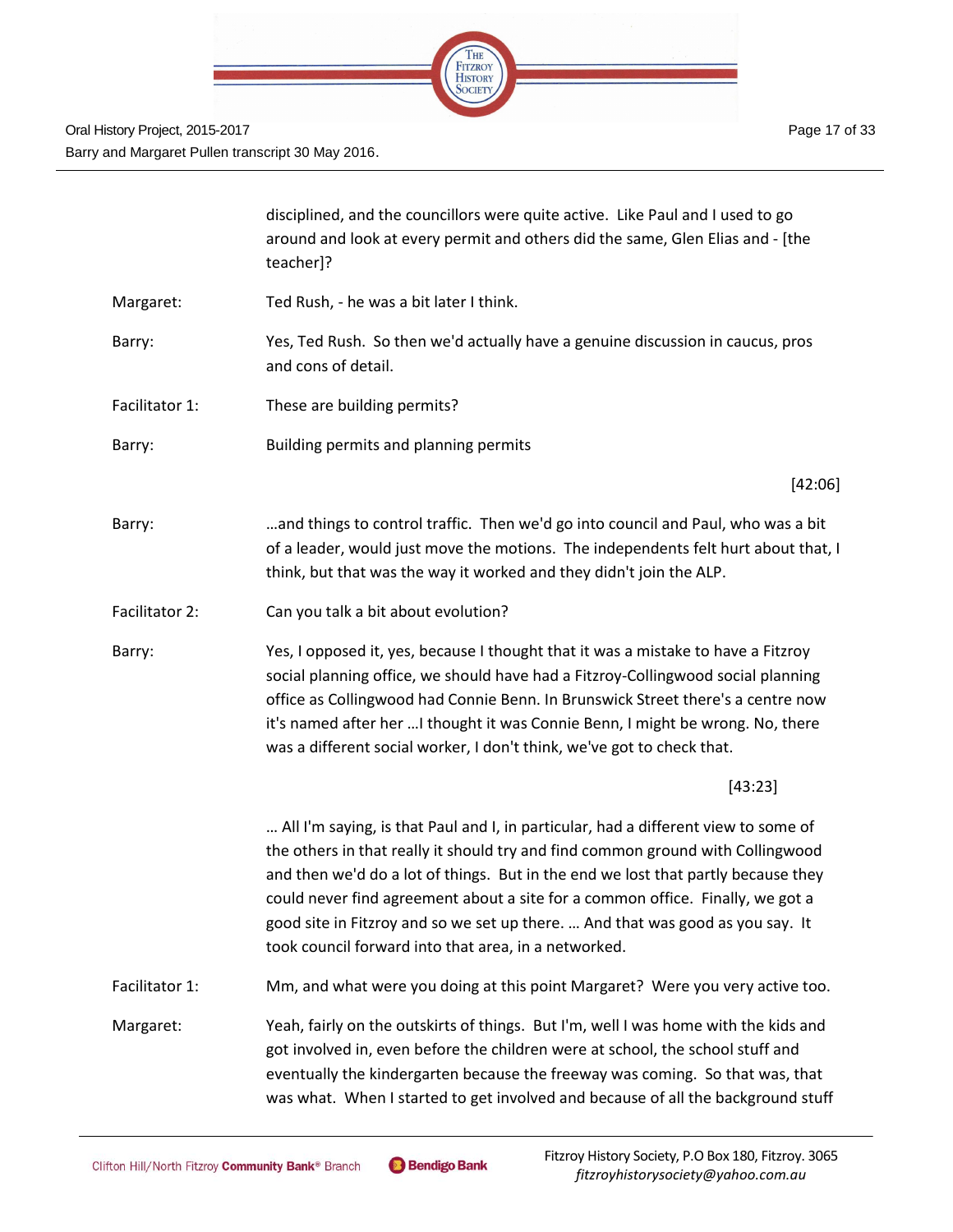

> of delivering pamphlets and all those sorts of things, that were ongoing. But initially at home with the children, I remember a couple of times being a bit lonely. My friends were all still working and not living here.

> > [45:09]

Facilitator 1: The kids were where at school?

Margaret: North Fitzroy. … We've got three daughters, one in '66, '68 and the last one '73. Barry had just gotten his job and I was sort of doing a lot of the home work and we were still renovating through all this, there'd be painting and all those sorts of things. Yeah, I'm not a big out in front sort of person, but do a lot of other work,

- Facilitator 1: You got very involved in the politics of the local school?
- Margaret: That's right, and the school and kindergarten politics were very important, I mean it was a very poor school, apart from the fact of size, and with nature of kids attending. But you just can't believe these days what people make in fetes and things. I was on the mothers' committee at one stage and we'd have a few sausage rolls and pies on the Monday and make a few dollars and that was the end of it. That eventually went through the same sort of transition but again I think we were pushing out older people who'd really been soldiering in there for a long time.

Because I think the migrants, this is why I said, anyway I think a mix of people under the radar in a strange country and don't cause any ripples. Also they were flat out busy, everyone was working, lots of kids, both parents working and so on. So they didn't really take any role in the school I remember. Naomi, our oldest, I remember, was one of four Anglo children. So as the proportion of parents, there were just about half a dozen Anglo children.

[47:03]

Well and then the same sort of thing happened in the kindergarten (Isabel Henderson now in Rae Street) and as you know I suppose it was run by the philanthropic ladies. I hadn't come across those ladies before [laughs].

They'd come and have their meeting, the parents had nothing to do with anything. I laughed one day because I said to Anne Coghlan, who knows these things better, better brought up I suppose.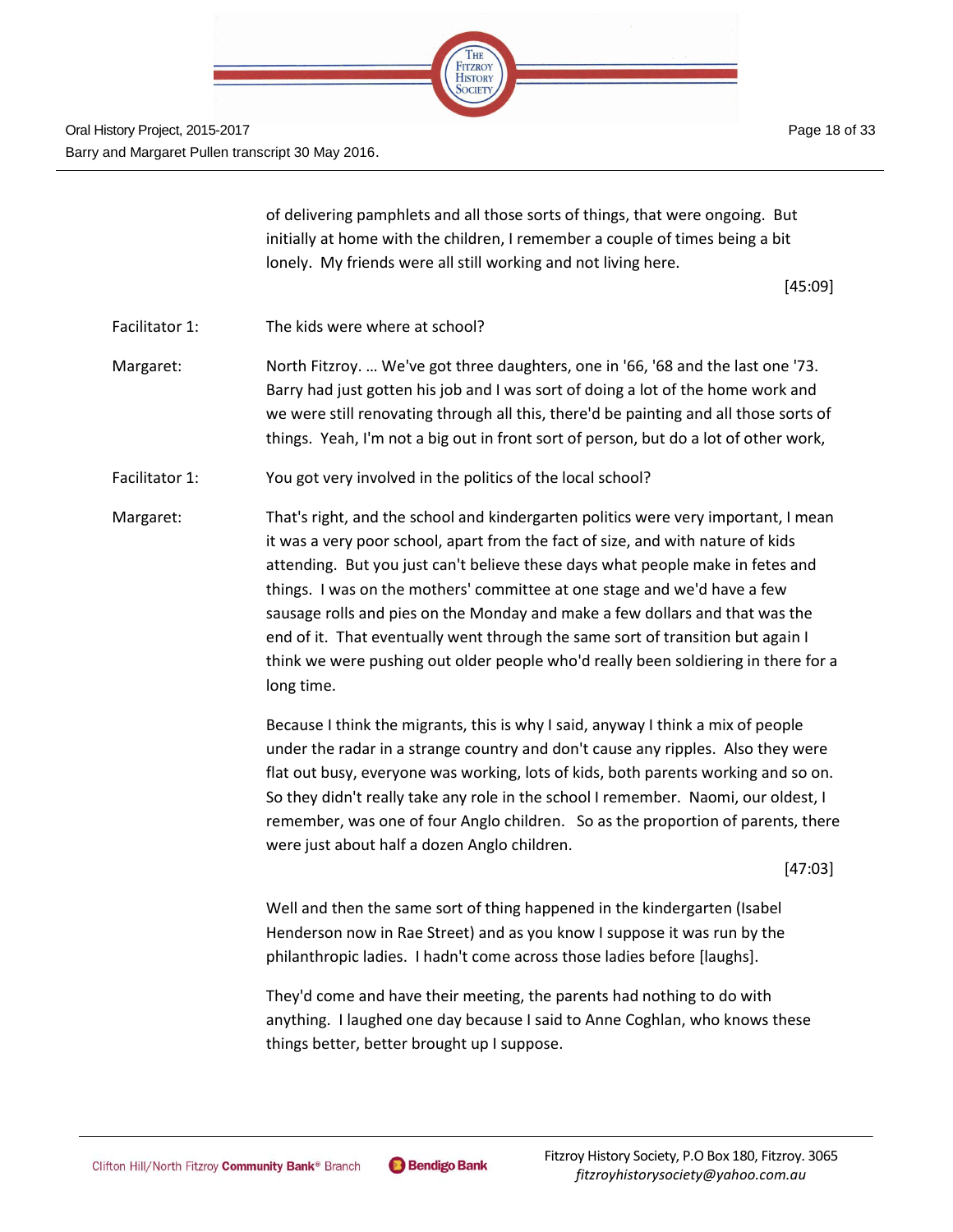

|                | [47:35]. But oh,                                                                                                                                                                                                                                                                                                                                                                                                                                                                                                     |
|----------------|----------------------------------------------------------------------------------------------------------------------------------------------------------------------------------------------------------------------------------------------------------------------------------------------------------------------------------------------------------------------------------------------------------------------------------------------------------------------------------------------------------------------|
|                | no the mothers' club, the committee has a meeting today, this Thursday, she said,<br>why are they meeting [it's] Oaks Day?                                                                                                                                                                                                                                                                                                                                                                                           |
| Barry:         | I remember you telling me.                                                                                                                                                                                                                                                                                                                                                                                                                                                                                           |
| Margaret:      | Yeah, so it was really good. There was Lady Grey Smith, Mrs Guest, biscuits, the<br>various ones, but that was sort of, it was sort of nicely handled I think from their<br>point of view. They could sort of see - and they saw there was, they were wasting<br>their time really, there were other more worthy causes when they could see we<br>could support ourselves. Some of us got onto the committee, myself and Ann<br>(Coghlan) and a couple of others officially, so it was a sort of a gentle moving on. |
|                | Then eventually of course the [audio skip] [thing/then] we started to get agro<br>about the road coming through and then I left before that was all settled. But<br>[apparently] I went on some deputation to the Premier, I've seen some letter but I<br>can't remember anything about it.                                                                                                                                                                                                                          |
| Barry:         | You were secretary for a while, weren't you?                                                                                                                                                                                                                                                                                                                                                                                                                                                                         |
| Margaret:      | Of the kindergarten community, yes.                                                                                                                                                                                                                                                                                                                                                                                                                                                                                  |
|                | [48:45]                                                                                                                                                                                                                                                                                                                                                                                                                                                                                                              |
| Barry:         | You had a vote, didn't you about the site of the kindergarten. It could've been<br>renovated there but people felt the lead in petrol was too severe.                                                                                                                                                                                                                                                                                                                                                                |
|                | We got a new kindergarten it was quite a big. - That might've been why you went<br>to the deputation.                                                                                                                                                                                                                                                                                                                                                                                                                |
| Margaret:      | It started when I was there and then Anella and others handled it through to<br>when the Liberals [christened the] site. Because that was a different fight, there<br>was a fight to get it allowed to be moved and then what would happen to it over<br>at Brooks Crescent. I looked at the old minutes recently because it just really takes<br>you back and it said, 'Mrs Barry Pullen said this and Mrs Paul Coghlan said that,<br>you just forget. You were sort of [submerged]                                 |
| Barry:         | Yeah, identity.                                                                                                                                                                                                                                                                                                                                                                                                                                                                                                      |
| Facilitator 1: | We were all trying to change things, weren't we? To make things better.                                                                                                                                                                                                                                                                                                                                                                                                                                              |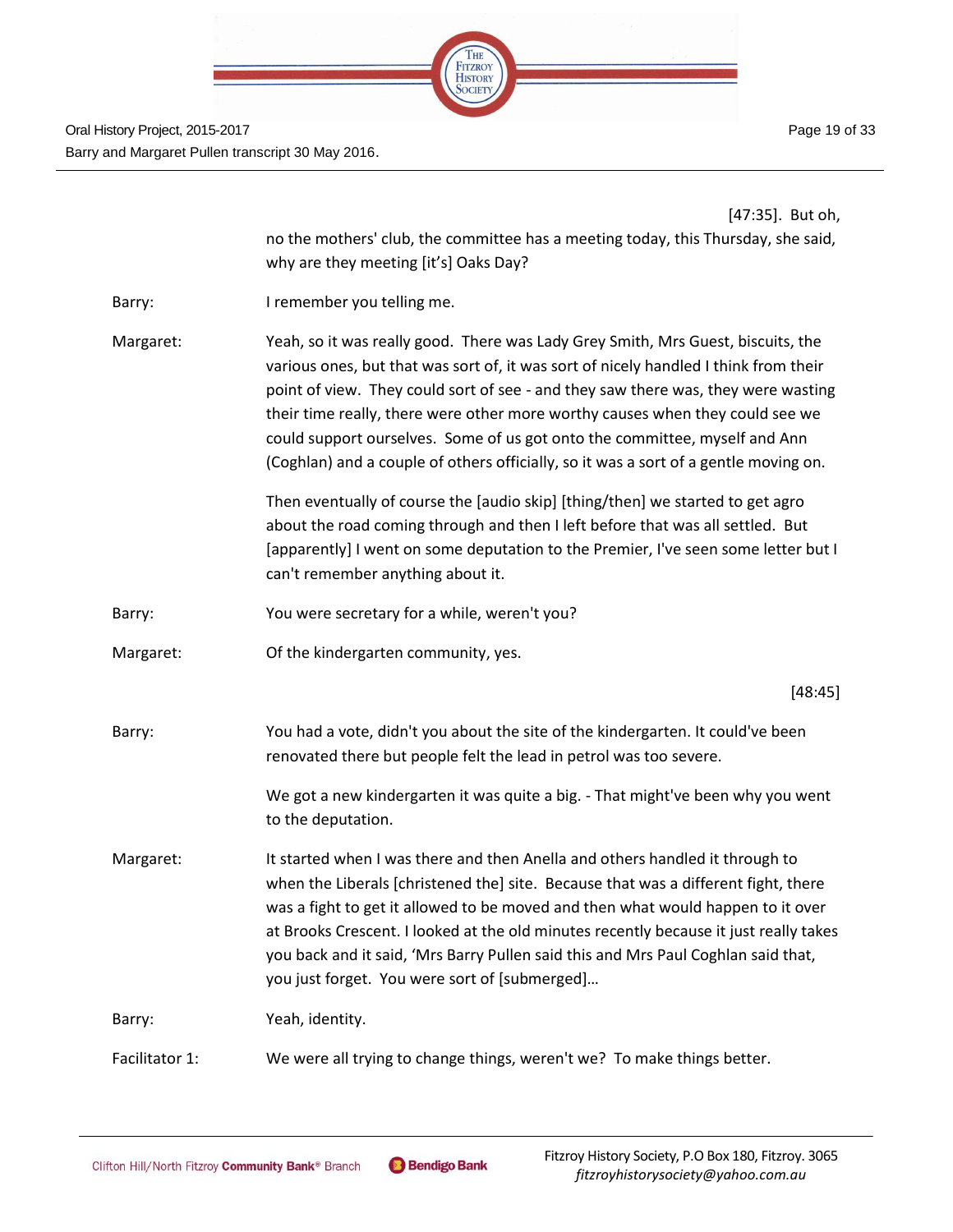

| Margaret:      | That's right, yes There was a long campaign. I think Naomi was in Grade 4, so<br>she was six I suppose. It was hard because the way they got rid of portables they<br>had to buy more land along Fergie Street, so that was a bit hard. We had to leave<br>those houses, here we are, we shouldn't do that.                                                                                                                                                                                                |
|----------------|------------------------------------------------------------------------------------------------------------------------------------------------------------------------------------------------------------------------------------------------------------------------------------------------------------------------------------------------------------------------------------------------------------------------------------------------------------------------------------------------------------|
|                | [50:10]                                                                                                                                                                                                                                                                                                                                                                                                                                                                                                    |
|                | Then the numbers plummeted  people shifted and now of course it's escalated<br>so that whole new school [built] the 10 portables initially and then a little wing at<br>the end of the old primary school, and then it burnt down and so they had to put<br>up four more portables The worst thing about, about the portables and leaving<br>them was that meant almost zero play space and it was interesting I was in, well<br>for me too getting to see the ethnic makeup and the things that happened. |
|                | The mums would come along at lunchtime with food and so on and at that stage<br>they were pretty much told don't play out there, don't come in there. So yes, it<br>was                                                                                                                                                                                                                                                                                                                                    |
| Facilitator 1: | The battle for the freeway, were you in the ALP?                                                                                                                                                                                                                                                                                                                                                                                                                                                           |
| Barry:         | The main battle was before I got into parliament, [which was in]1982. I was<br>working for the Commonwealth.  we protested and lay down in front of the<br>freeway one night and we all got rounded up about 4:00am or something, So that<br>was quite late. it must've been '77-'78 I suppose, which will be documented and<br>what went on                                                                                                                                                               |
| Margaret:      | But at the same time, I can't quite remember, we were very worried about the<br>thing called the S2 - do you remember that - which was supposed to go up the<br>Merri Creek. They were into all the creeks  When Barry went for preselection I<br>remember the old council didn't even know apparently there were plans on the<br>map to go right through that line. I think they were a bit shocked when [they<br>were talking] about that.                                                               |
| Barry:         | The Labor Party was changing a bit centrally too, so the question at preselection<br>you could not know anything about planning costs                                                                                                                                                                                                                                                                                                                                                                      |
|                | [Facilitator 1 looking at photographs 52:20 to 55:15]                                                                                                                                                                                                                                                                                                                                                                                                                                                      |
| Margaret:      | There was a bit of renovating to do.                                                                                                                                                                                                                                                                                                                                                                                                                                                                       |
| Facilitator 1: | So this is the tree that's so beautiful that's just                                                                                                                                                                                                                                                                                                                                                                                                                                                        |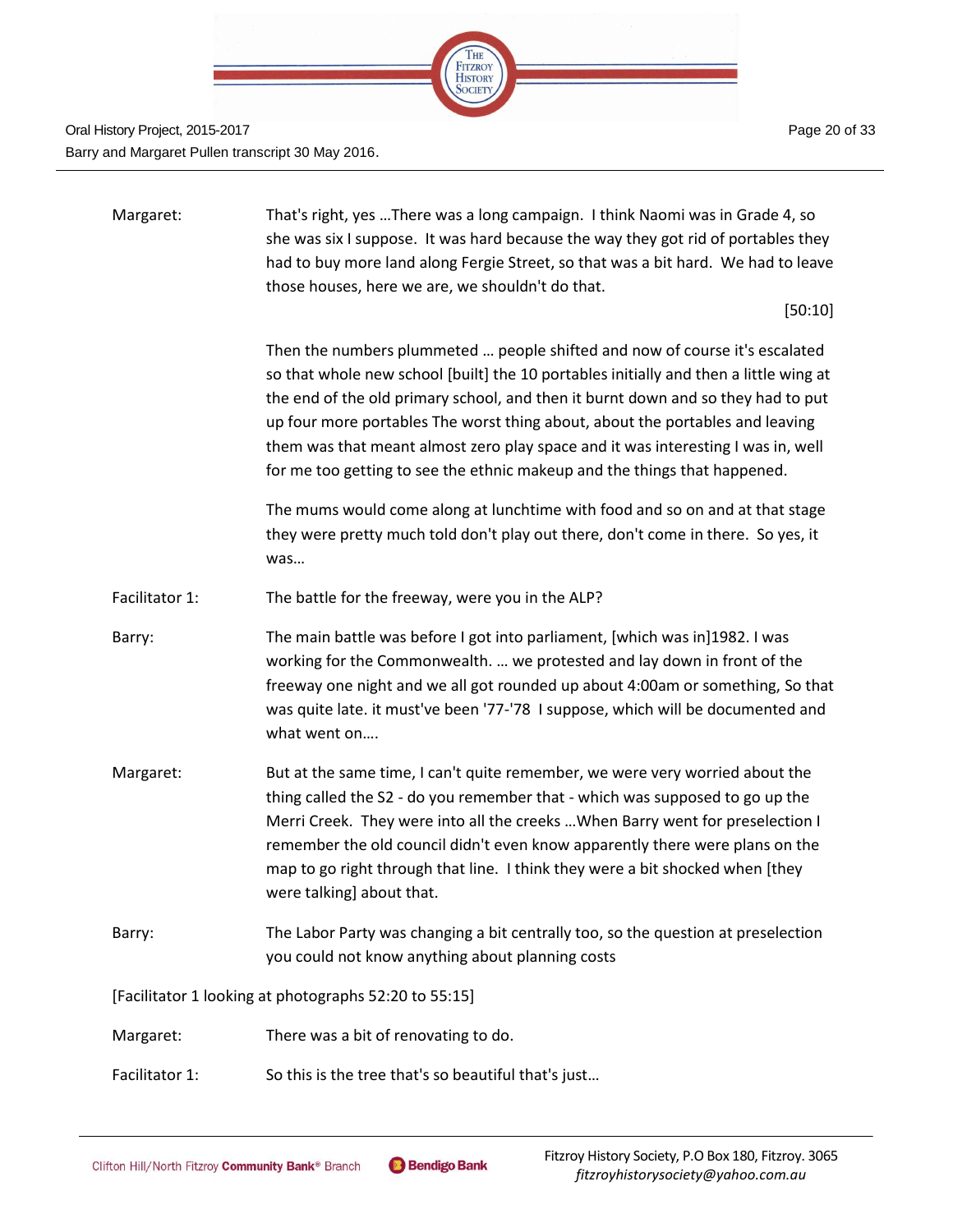

| Margaret:      | Yes and he tried to, there's another one - he put a prop on it. That's [the first]<br>prop has been driven into the ground and then a few years ago we got the                                                                                                                                                                                                                                                                |  |
|----------------|-------------------------------------------------------------------------------------------------------------------------------------------------------------------------------------------------------------------------------------------------------------------------------------------------------------------------------------------------------------------------------------------------------------------------------|--|
| Facilitator 1: | You got another one I can see, yes.                                                                                                                                                                                                                                                                                                                                                                                           |  |
| Margaret:      | man to come with the telephone poles.                                                                                                                                                                                                                                                                                                                                                                                         |  |
| Facilitator 1: | So how come you've got such a long backyard? This part's Had the lanes been<br>taken in by it?                                                                                                                                                                                                                                                                                                                                |  |
|                | [55:48]                                                                                                                                                                                                                                                                                                                                                                                                                       |  |
| Margaret:      | It's a very strange subdivision, we were sort of wondering if something happened<br>at the time and then someone else did show us the old subdivision. There were<br>six of us this long and we were, and the people behind, their noses are on their<br>back fence, so you sort of wonder - and we have seen something that suggests<br>that there was a road going to go out to Michael's or a lane to go out to Michael's. |  |
| Facilitator 1: | It was planned, so the dunny, where was the outside dunny                                                                                                                                                                                                                                                                                                                                                                     |  |
| Margaret:      | Just out here.                                                                                                                                                                                                                                                                                                                                                                                                                |  |
| Facilitator 1: | Where did the dunny man go, down the side?                                                                                                                                                                                                                                                                                                                                                                                    |  |
| Margaret:      | The sewerage goes right out the back.  The original sewerage plan was<br>apparently 1901, was it Barry?                                                                                                                                                                                                                                                                                                                       |  |
| Barry:         | Yes, yes.                                                                                                                                                                                                                                                                                                                                                                                                                     |  |
| Facilitator 2: | So you weren't on night carts.                                                                                                                                                                                                                                                                                                                                                                                                |  |
| Margaret:      | Not while we were here.<br>[56:55]                                                                                                                                                                                                                                                                                                                                                                                            |  |
| Facilitator 1: | No, but they came up in the back here.                                                                                                                                                                                                                                                                                                                                                                                        |  |
| Margaret:      | The outer suburbs they werehad night carts at Chelsea and Cheltenham where<br>I'd lived.                                                                                                                                                                                                                                                                                                                                      |  |
| Facilitator 2: | South Fitzroy did too.  used to have holes in the wall.                                                                                                                                                                                                                                                                                                                                                                       |  |
| Facilitator 1: | Oh yes, absolutely. No, no that's right. The landlords didn't want sewerage, they<br>resisted it for ages.                                                                                                                                                                                                                                                                                                                    |  |
| Margaret:      | It was their expense.                                                                                                                                                                                                                                                                                                                                                                                                         |  |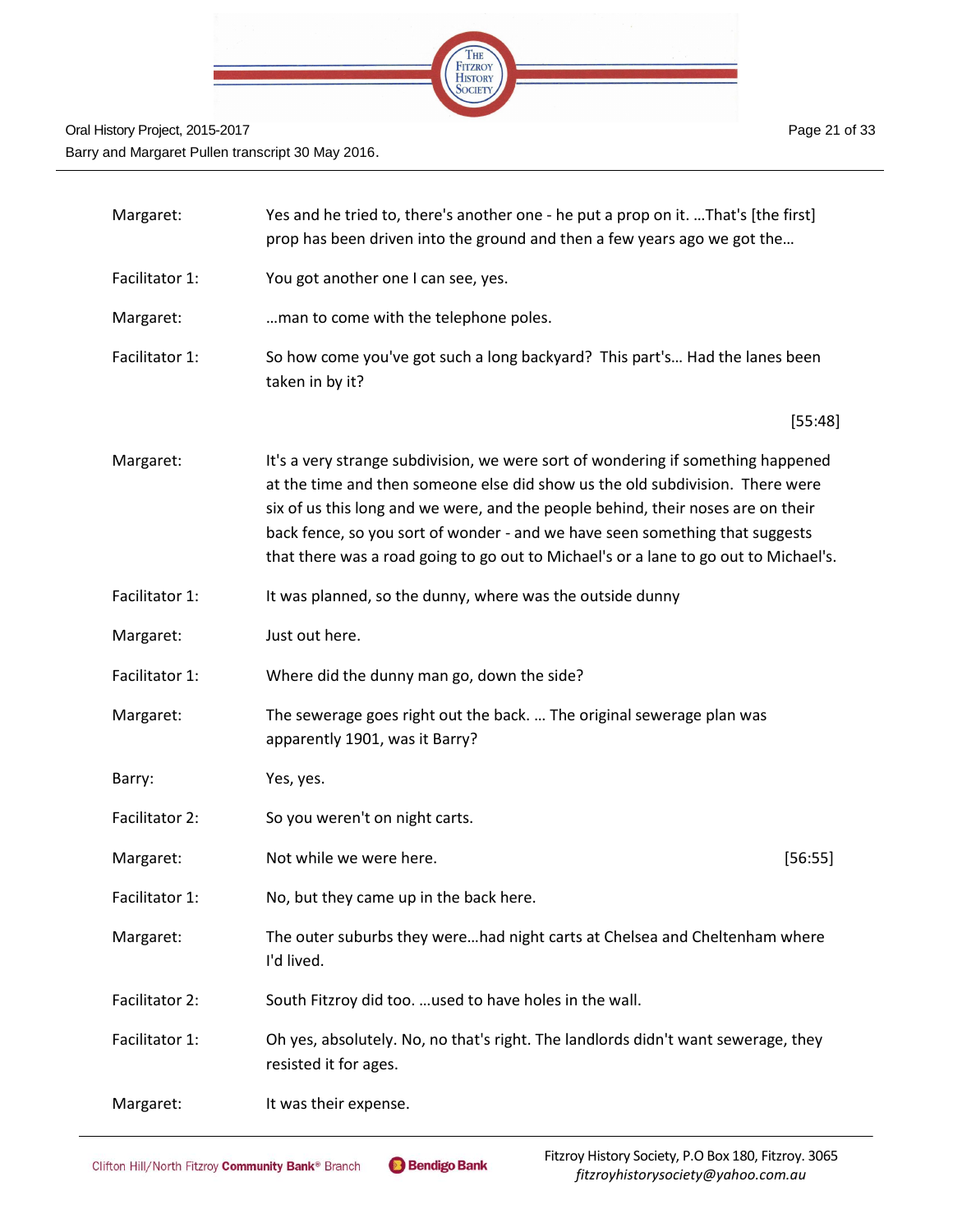

| Facilitator 1: | Did you do a lot of this work yourself? The pulling down and the renovating and<br>the                                                             |
|----------------|----------------------------------------------------------------------------------------------------------------------------------------------------|
| Barry:         | Yeah, we did. That was a barn in one of those lovely houses that got demolished.                                                                   |
| Facilitator 1: | Is that still there, the barn?                                                                                                                     |
|                | [57:55]                                                                                                                                            |
| Barry:         | No.                                                                                                                                                |
| Facilitator 1: | No, it's gone. Louise would've wanted that.                                                                                                        |
| Barry:         | There was two very fine houses down the street which now                                                                                           |
| Margaret:      | The architect you were trying to recall in South Fitzroy that was very involved in<br>the early formation of the Residents', was that Miles Lewis? |
| Barry          | No.                                                                                                                                                |

[Aside discussion 58:10 to 1:00:19]

| Margaret: | Barry's father was a plasterer so he was a big help. There were literally holes in  |
|-----------|-------------------------------------------------------------------------------------|
|           | the walls and the old lady had died here. And there's only been [very few changes]  |
|           | which was fantastic in a way because we didn't have to, there wasn't the out        |
|           | [built/build] cream brick that you wanted to demolish or something, was very        |
|           | lucky, and it was basically solid. There were these holes, and Barry would say, 'oh |
|           | that's alright Margaret, it's just a hole!'.                                        |

Facilitator 1: You could live with your kids in all kinds of spaces then. We all did, didn't we? When we were fixing things up in these old places.

Margaret: Yeah that's right.

[Aside discussion 60:58 to 63:18]

- Margaret: Physically some of the things that Barry and I will sort of get [audio skip] later on was I'll mention something, I mean one of the things, physically, when we came the lack of trees in the street.
- Facilitator 2: The trees in North Fitzroy.

[63:46]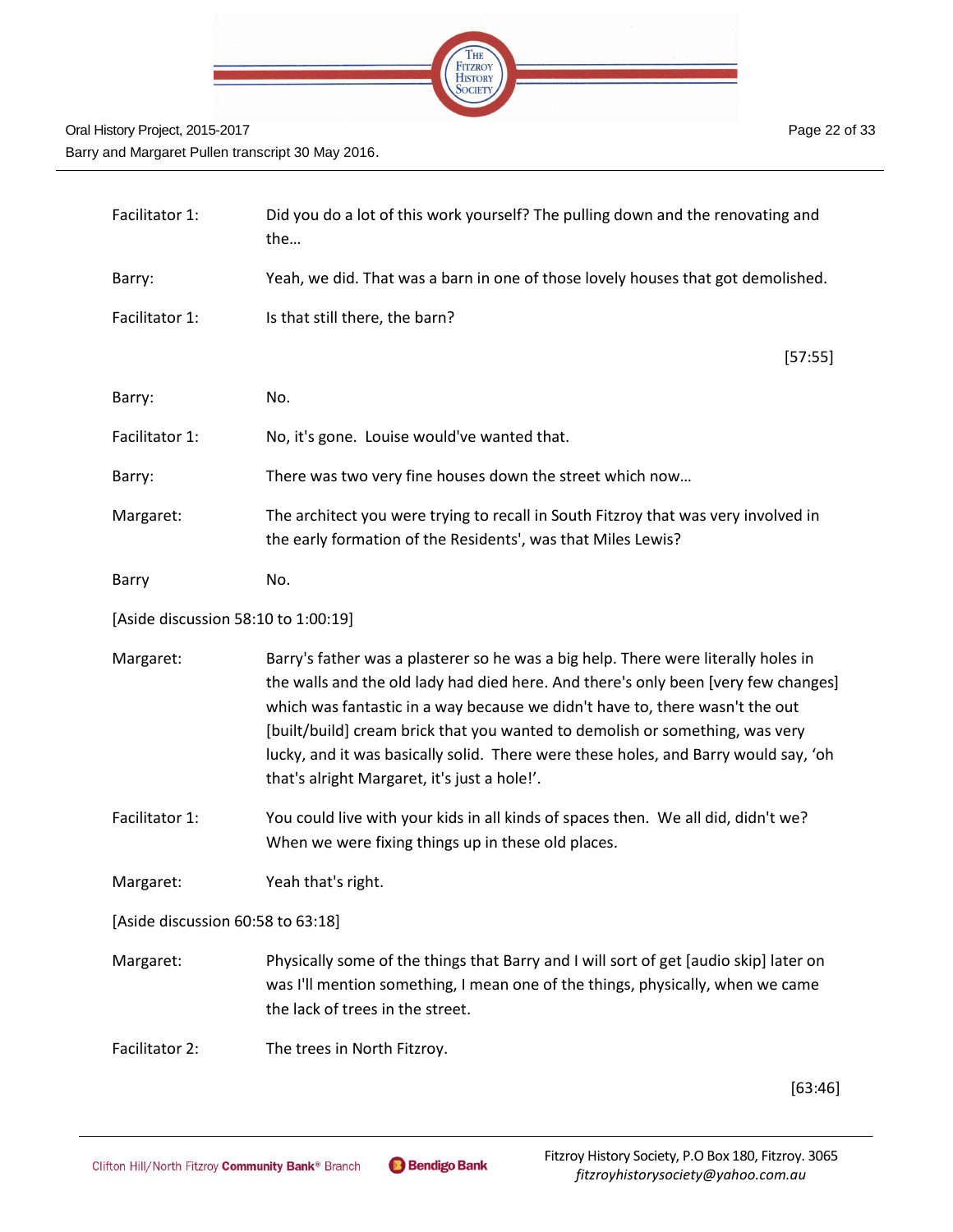

| Margaret:      | You know Edwardes Park?                                                                                                                                                                                                                                                              |
|----------------|--------------------------------------------------------------------------------------------------------------------------------------------------------------------------------------------------------------------------------------------------------------------------------------|
| Facilitator 1: | Yes, I do know.                                                                                                                                                                                                                                                                      |
| Margaret:      | Yes, it's called Edwardes Park, the corner of Falconer and Kneen there's a real                                                                                                                                                                                                      |
| Facilitator 1: | Those were the days when trees were pruned to within an inch of their lives.  Oh<br>God, it just broke your heart. There were stumps left when the pruners had gone<br>through.                                                                                                      |
| Margaret:      | When Barry was on council and he talked about getting grants. They accessed<br>some of that RED money from the Whitlam                                                                                                                                                               |
| Facilitator 1: | Yes of course, the RED scheme. All of that funded all sorts of things, didn't it?                                                                                                                                                                                                    |
| Margaret:      | Yes, you had to have a certain proportion of employment. I think they might've<br>got something, they might've managed to wangle some library stuff out of that                                                                                                                      |
| Facilitator 1: | I think that's when the library got going because there was money for it and as<br>publishers we were very conscious of the libraries. The local libraries had no<br>money to buy kids' books and we were trying to donate things to go to the                                       |
|                | [65:04]                                                                                                                                                                                                                                                                              |
|                | libraries and talk to kids and we were doing little children's books and there's lots<br>of them. The posh suburbs had children's libraries and the poor suburbs didn't.<br>So there was all of that going on. But Whitlam, the RED scheme money did fund<br>some libraries I think. |
| Margaret:      | Some of that, and this got some and I remember, and they extended Edwardes<br>Park. At that stage it was about half the size                                                                                                                                                         |
|                | [65:30]                                                                                                                                                                                                                                                                              |
|                | The grant came in and they didn't have much time so they sat up late at night<br>thinking of things.                                                                                                                                                                                 |
| Facilitator 1: | Is there a, it's Edwardes with an e.                                                                                                                                                                                                                                                 |
| Facilitator 2: | It's spelt incorrectly.                                                                                                                                                                                                                                                              |
| Margaret:      | Oh right.                                                                                                                                                                                                                                                                            |

Page 23 of 33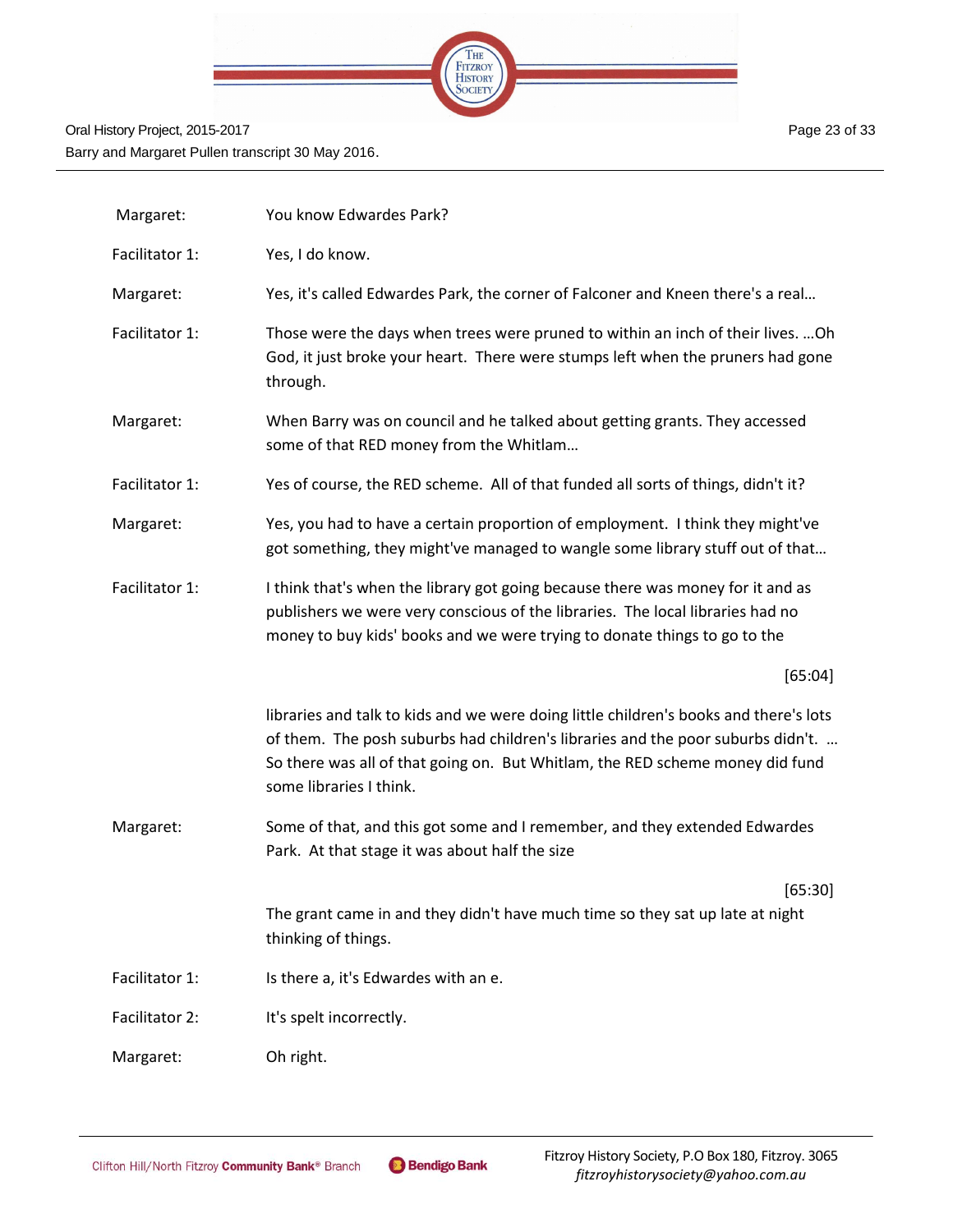

| Facilitator 1:                    | It's like Urquhart's Bluff - the endless conversations about whether it's Urquhart<br>or Urquhart's.  can I see some more photos please?                                                                                                                                                                                                                                                                            |
|-----------------------------------|---------------------------------------------------------------------------------------------------------------------------------------------------------------------------------------------------------------------------------------------------------------------------------------------------------------------------------------------------------------------------------------------------------------------|
|                                   | [66:15]                                                                                                                                                                                                                                                                                                                                                                                                             |
| Margaret:                         | That's our, from our family album and it had sort of fallen apart and I'd had it out<br>for another reason recently.                                                                                                                                                                                                                                                                                                |
| Facilitator 2:                    | That's the house  and there's our first paint of the house                                                                                                                                                                                                                                                                                                                                                          |
| Margaret                          | and the garden is back to where it was now as you can see, walking up the front<br>path you're going to get                                                                                                                                                                                                                                                                                                         |
| Margaret:                         | But when I came to look there weren't as many photos as I thought. I think there's<br>a big drawer up there of [negatives], but it's not that easy to go through the old<br>negatives                                                                                                                                                                                                                               |
| Facilitator 1:                    | Is that Barry up on the roof?                                                                                                                                                                                                                                                                                                                                                                                       |
| Margaret:                         | Yes.                                                                                                                                                                                                                                                                                                                                                                                                                |
|                                   | [67:03]                                                                                                                                                                                                                                                                                                                                                                                                             |
|                                   | Most of our social life came out of fundraising things, for the ALP. I don't know<br>whether there's any more in here but I took these out because these are mostly<br>just doing the side way and this is the kitchen as it was in there. That's where this<br>door is, on the other side.                                                                                                                         |
| Facilitator 1:                    | Oh, that's a really interesting thing. I think that should be photographed, that's<br>terrific. It's a fundraising at the Town Hall  the ALP candidates for the Local<br>Council. It's exactly what we've been talking about.                                                                                                                                                                                       |
| [Aside discussion 67:45 to 69:12] |                                                                                                                                                                                                                                                                                                                                                                                                                     |
| Facilitator 2:                    | what's been said. The [Brooks] Crescent file, particularly along, Brooks Crescent?                                                                                                                                                                                                                                                                                                                                  |
| Barry:                            | The residents were in a difficult bind because, on one hand they were threatened,<br>so they wanted to get on with their lives and because of the [69:56] opposition<br>the Housing Commission lifted their bids a bit. So some of them felt vacant, they<br>didn't, and they were very doubtful that they'd ever win. So that was a tension.<br>We were supporting them but we couldn't guarantee how it would be. |
|                                   |                                                                                                                                                                                                                                                                                                                                                                                                                     |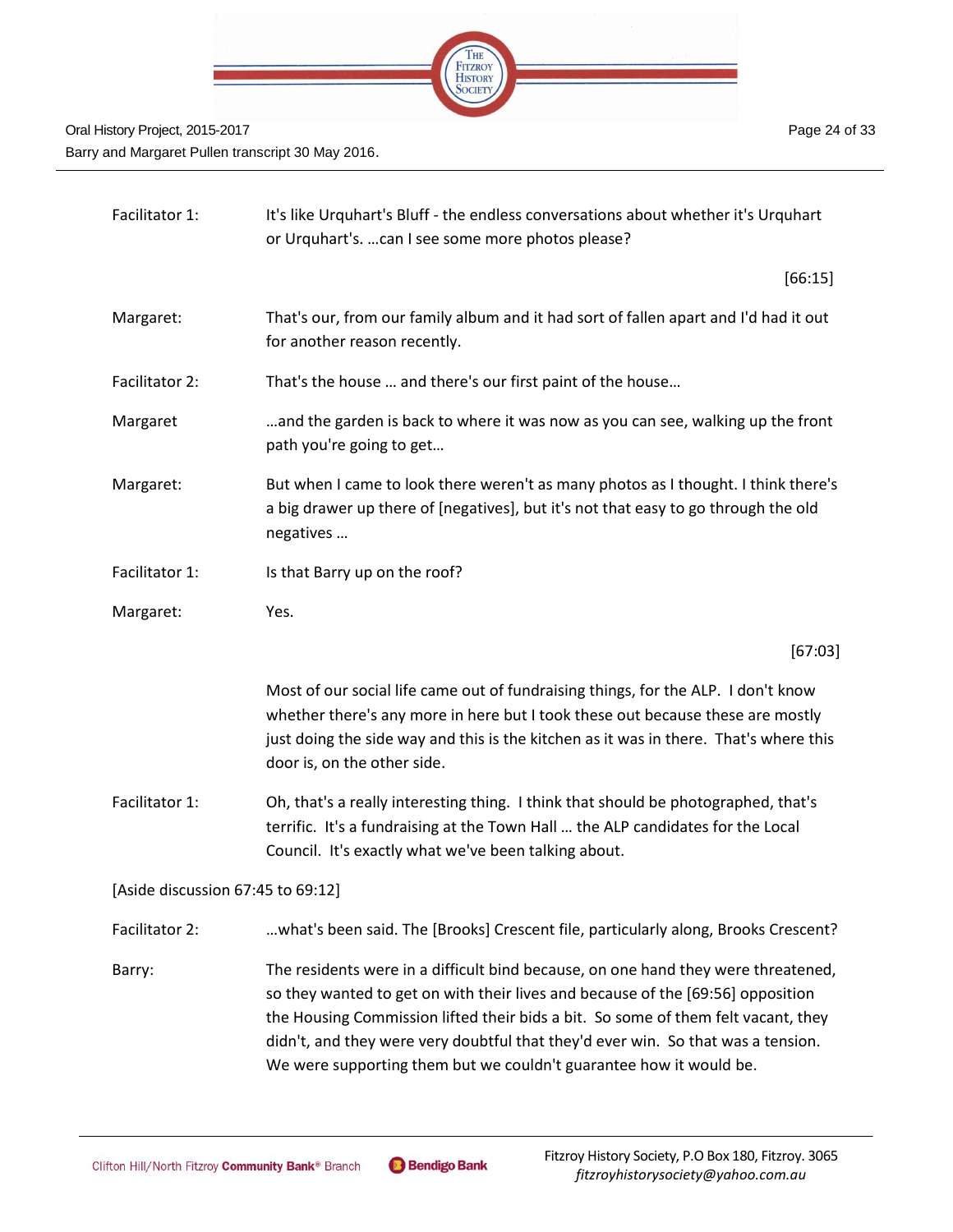

| Facilitator 1: | Did they come to you or did you go to them? The Brooks Crescent residents. They<br>weren't organised or were they?                                                                                                                                                                                                                                                                                                                                                                                                                                                                                                                                                                 |
|----------------|------------------------------------------------------------------------------------------------------------------------------------------------------------------------------------------------------------------------------------------------------------------------------------------------------------------------------------------------------------------------------------------------------------------------------------------------------------------------------------------------------------------------------------------------------------------------------------------------------------------------------------------------------------------------------------|
| Barry:         | They were organised, well Kaye Hargreaves and Andrew Burbidge who were<br>employed by CURA, they were outreach and they, basically Brian was, he'd spent<br>time in Chicago and he was influenced by Saul Alinski and the whole idea of<br>supporting community action. So that was all very new and so they were<br>assiduous in calling meetings and working with the residents.                                                                                                                                                                                                                                                                                                 |
| Margaret:      | The residents themselves hadn't got any organisation before that, had they?                                                                                                                                                                                                                                                                                                                                                                                                                                                                                                                                                                                                        |
| Barry:         | They sort of formed [a Residents' Association] and then Jack Strocchi and me,<br>mainly, a few others, we formed a separate thing That will be the Improvement<br>the [Gruman] committee and we had weekend afternoons where we went,<br>where they'd demolished and we cleaned it up and cut down the weeds that was<br>sort of everybody got together and we'd have a barbecue or something<br>afterwards. So we were kind of the, that side of it, while the others were sort of<br>working out the tactics of how to [combat it]. But a big factor in the whole thing<br>was a guy called Norman Yarr, and he was the manager/secretary - of the shoe<br>factory, Porter Shoes |
|                | [72:19]                                                                                                                                                                                                                                                                                                                                                                                                                                                                                                                                                                                                                                                                            |
| Barry:         | They were on the site. So one difference between this site and, say, Carlton was -<br>though in Carlton there was a couple of pubs weren't there - but you had these<br>couple of shoe factories actually on the site which they had to buy and demolish<br>in order to do their development. Now Norm was representing Porter Shoes and<br>he came to the public meetings that we organised - Norm lived in outer suburbs<br>somewhere.                                                                                                                                                                                                                                           |
| Margaret:      | Templestowe.                                                                                                                                                                                                                                                                                                                                                                                                                                                                                                                                                                                                                                                                       |
| Barry:         | Templestowe, but he, like me, he got kind of really transformed by [listening] to<br>the plight of the people. So Norm really went beyond his responsibility and he<br>organised the factories to provide some money to support the court case on the<br>argument that the factory owners would do better if they worked with, in getting<br>a better deal in the end. So he played a pretty behind the scenes powerful role<br>and he was very skilful, very bright.                                                                                                                                                                                                              |
|                | We got to know him very well, in fact, we've stayed in his house, now in<br>Queensland, but we got to know him very well and he produced the files. We had                                                                                                                                                                                                                                                                                                                                                                                                                                                                                                                         |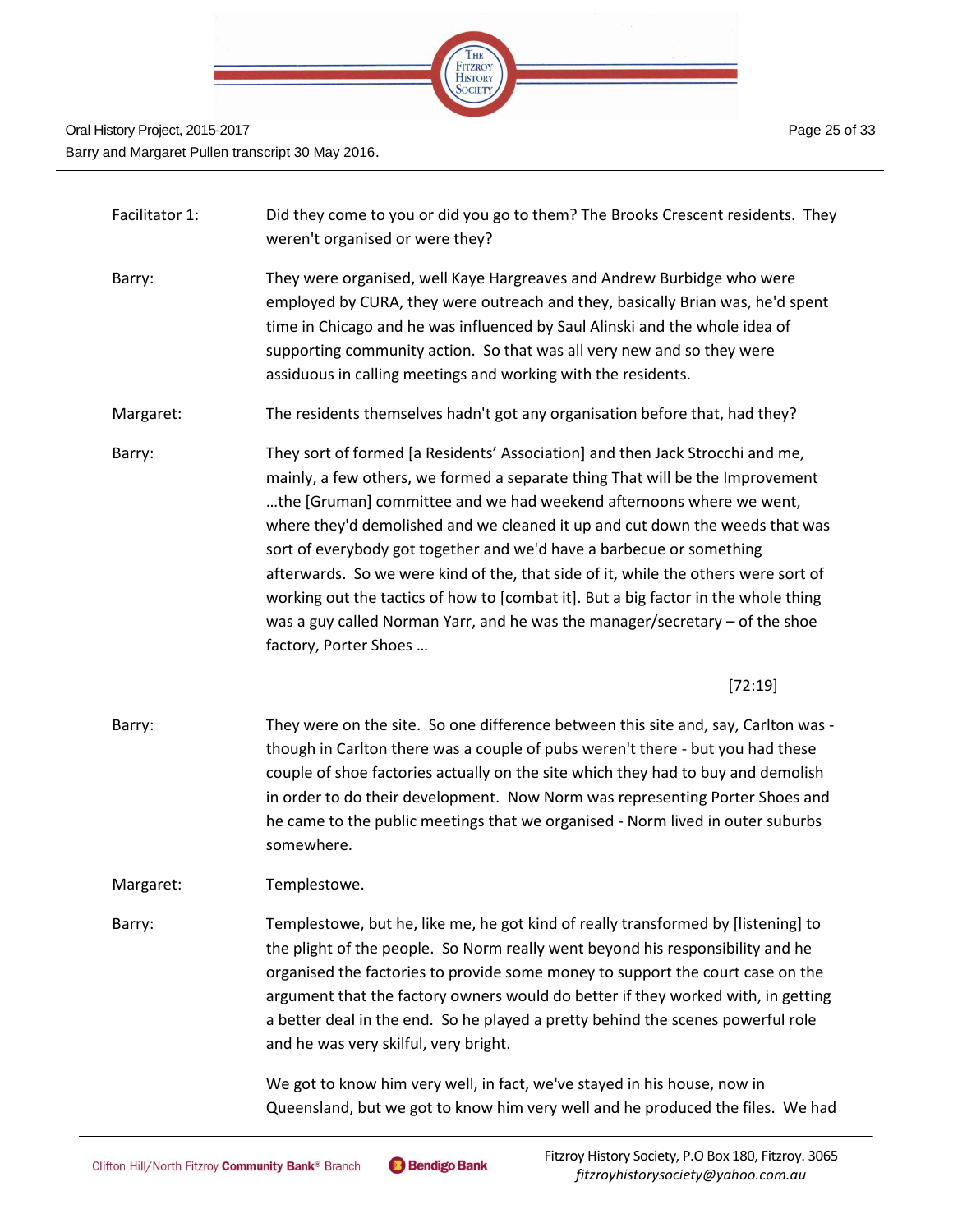

Page 26 of 33

the Supreme Court case and we got an adjournment The case was going to come again. The Commission said we've got enough money to throw you out the door we'll break you and that didn't [audio skip] he worked for Norm. So Norm and I created these files and worked here many nights, with [audio skip] me taking photo-, printing all the photographs and…

[74:29]

- Facilitator 2: This is Brooks Crescent?
- Barry: Norm got, because we had won the court case we got hold of all the files from and Norm photocopied those and then we went around and photographed and we found that sometimes that the demolition order said that this house the bricks were bad and it was a timber house! Sometimes it was full of inaccuracies. So we did a file for every house. Norm in the end was very disappointed that it was settled. He was very important…

[Aside discussion]

- Facilitator 1: He thought you could defeat the Housing Commission altogether?
- Barry: Oh, he wanted to win. He thought the treatment of the residents was outrageous, he became quite involved.
- Facilitator 1: They were mainly renters?

Barry: No, no they were owners, mostly migrants So that was sort of the way it ran until we finally went on a deputation or the Government came and we could tell when we walked in the room that from the demeanour of the Commissioner that they'd had enough. They'd been beaten, that they'd been overruled by Hamer (Premier) and they were going to compromise and then out of that meeting there was formed a Brooks Crescent committee which we were represented. The idea of doing, not high rise, but where there'd been gaps and where houses were still intact [audio skip] owned they would be [audio skip] and made [audio skip] and where everybody who wanted to stay could stay in their houses.

> So it was a repair thing and we had architects helping us think that through. The big compromise which affected it was that they said that they were now, they had the problem with Holmesglen and they said we'll do three storey and five storey piggyback type ones but we wanted to do them in concrete. Louise didn't approve of that, of course, and she was right, as she often is, but not pragmatic in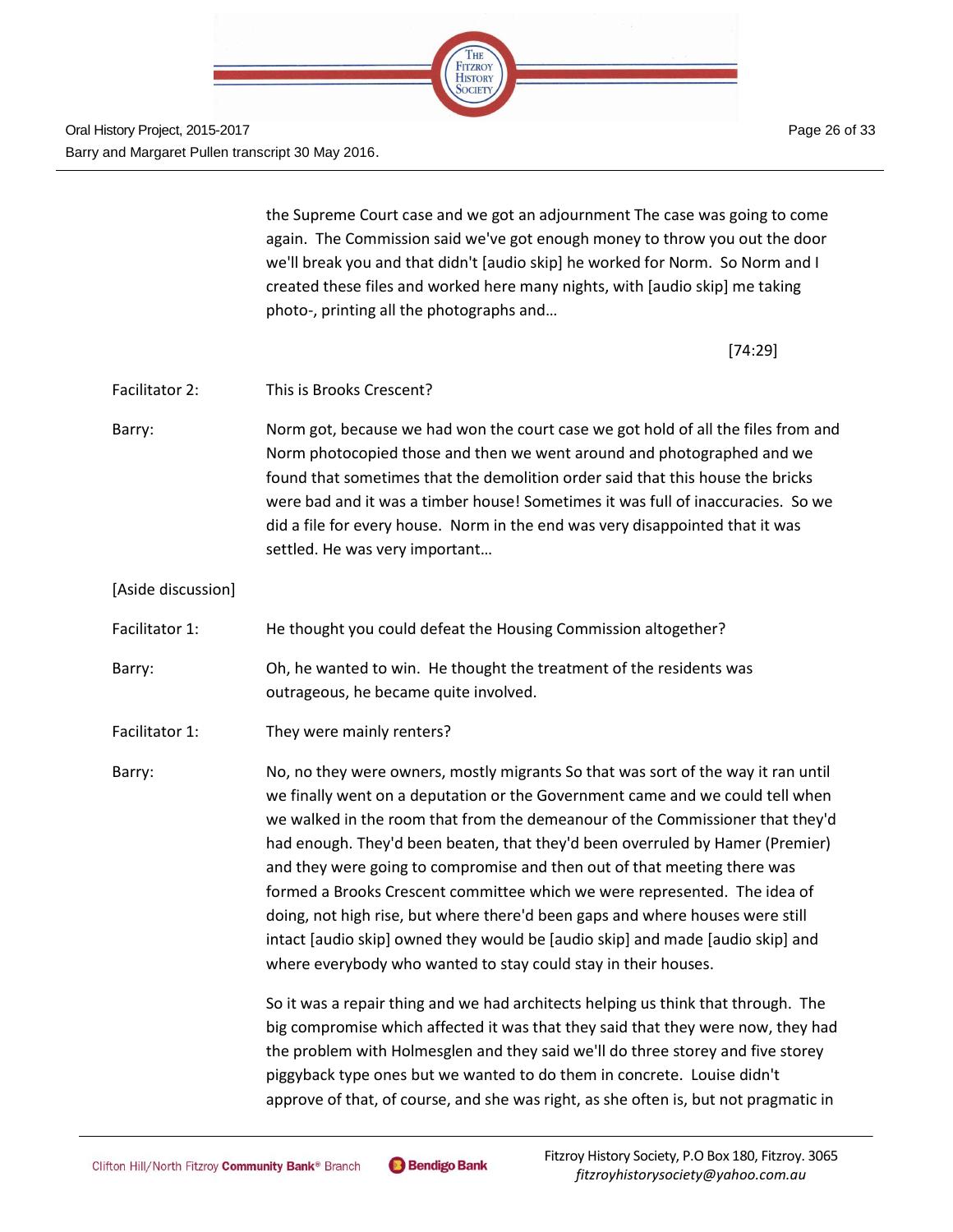

|                | the sense that here we had one and she wanted it all done in brick and matching<br>and so on. She wasn't the only one, we all thought that, but we thought here is an<br>opportunity to actually medium density housing for the public                                            |
|----------------|-----------------------------------------------------------------------------------------------------------------------------------------------------------------------------------------------------------------------------------------------------------------------------------|
| Facilitator 1: | It was the first compromise, With the Housing Commission? was it?  but the<br>architects were doing something that hadn't been done                                                                                                                                               |
| Barry:         | They'd never done an infill. No, that's right. It was a major, to leave it, it was<br>meant that it would be pepper and salted rather than the demolition. Because<br>they'd been influenced by Le Courbousier and all this idea of maximum open<br>space and so on.              |
| Facilitator 2: | Barry, I believe that the Brotherhood of Saint Laurence in Palmer Street  Just<br>behind the Brotherhood there.                                                                                                                                                                   |
|                | [78:20]                                                                                                                                                                                                                                                                           |
| Facilitator 1: | Can we just talk briefly about the RED scheme and the libraries and Whitlam and<br>the difference that that, the Commonwealth, made to the local area like access<br>etc.                                                                                                         |
| Barry:         | The other areas which were declared area improvement areas and run by DERD<br>and that I worked on, they did a lot of major things                                                                                                                                                |
| Margaret:      | In other suburbs you mean.                                                                                                                                                                                                                                                        |
| Barry:         | In other suburbs. Like there were plans to concrete the Moonee Ponds Creek and<br>that and instead of that gave money to council to work out agistment.                                                                                                                           |
|                | [79:40]                                                                                                                                                                                                                                                                           |
|                | Maribyrnong, the old gardens there, the historic gardens. So my job was all<br>around that. Now, that never occurred here because it was going to be next then<br>Whitlam was thrown out. But, so we got most out of it, surprisingly, by the RED<br>schemeit stands for actually |
| Margaret:      | Regional Employment Development  Because 'the E' was important, you had to<br>have a certain amount of employmentand Hilary remembers the library grant.                                                                                                                          |
| Barry:         | Well it was amazing because the Council put up these fairly pathetic ideas for<br>getting the money and the Council laws, we were there, and we thought we could<br>get more money than that. So we had a brainstorm about 10 o'clock at night until                              |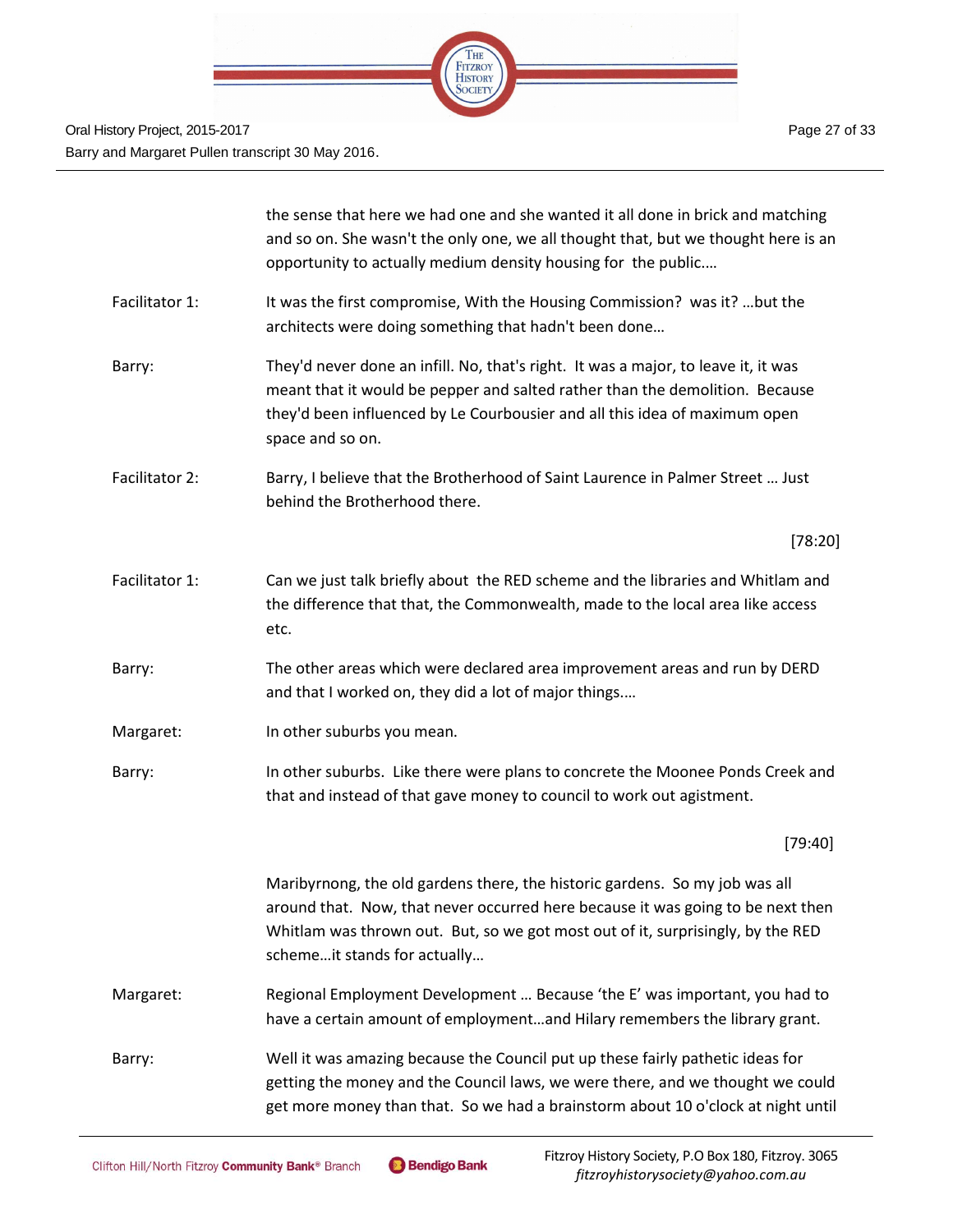

|                | about one in the morning in council chamber and got ideas from the librarian<br>which deliver books to pensioners and so on and to buy the trucks and uniforms<br>for the people who went around so they looked good. To get music and start a<br>library and renovate some of that - it was all done very fast.                                                                                         |
|----------------|----------------------------------------------------------------------------------------------------------------------------------------------------------------------------------------------------------------------------------------------------------------------------------------------------------------------------------------------------------------------------------------------------------|
|                | So that was done like that with the librarian, who as a bit of a card, throwing ideas<br>in and then we had problems with Edinburgh Gardens. So we dreamed up that<br>we'd have a library put in there. We expanded this little park                                                                                                                                                                     |
| Margaret:      | Yes, I was showing them that picture of Edwardes Park.                                                                                                                                                                                                                                                                                                                                                   |
| Barry:         | There were a whole string of things all done ad hoc and everybody,  I think the<br>engineer was very sceptical. Then we got everything.                                                                                                                                                                                                                                                                  |
|                | [81:48]                                                                                                                                                                                                                                                                                                                                                                                                  |
|                | it was a one off, that was a wonderful.  We did it all, heady days.                                                                                                                                                                                                                                                                                                                                      |
| Barry:         | We had a drink in the mayor's room afterwards, we probably got home about<br>2:00am.                                                                                                                                                                                                                                                                                                                     |
| Facilitator 1: | It came and went is my impression of the FRA                                                                                                                                                                                                                                                                                                                                                             |
| Barry:         | The FRA was quite influential as a group in linking up with the North Melbourne<br>association, East Melbourne association and The Carlton association. These<br>networks were quite important                                                                                                                                                                                                           |
| Margaret:      | [I think Laurie O'Brien] was very involved in the Carlton                                                                                                                                                                                                                                                                                                                                                |
| Barry:         | Yes, and particularly on historical things.<br>[82:39]                                                                                                                                                                                                                                                                                                                                                   |
| Barry:         | Once I was on the Council it was very intense. Louise, (Elliott) I remember moving<br>a motion about the Merri Creek but nothing much came of it except it was on the<br>books. But Louise and you should question Louise and Philip Bull Certainly Louise.<br>But I think they drove it with Northcote and in the end got Friends of the Merri<br>Creek established and a whole lot of things happened. |
|                | But it started during that period I was on council but didn't move until those ones<br>got onto it. The historic stuff came a bit later, too, social planning [audio skip] -<br>that lost momentum when the money started to run out.                                                                                                                                                                    |
| Facilitator 1: | We've both read your speech to Parliament, of course, Which is a terrific speech.<br>You brought a great deal of your Fitzroy experience to that role, didn't you?                                                                                                                                                                                                                                       |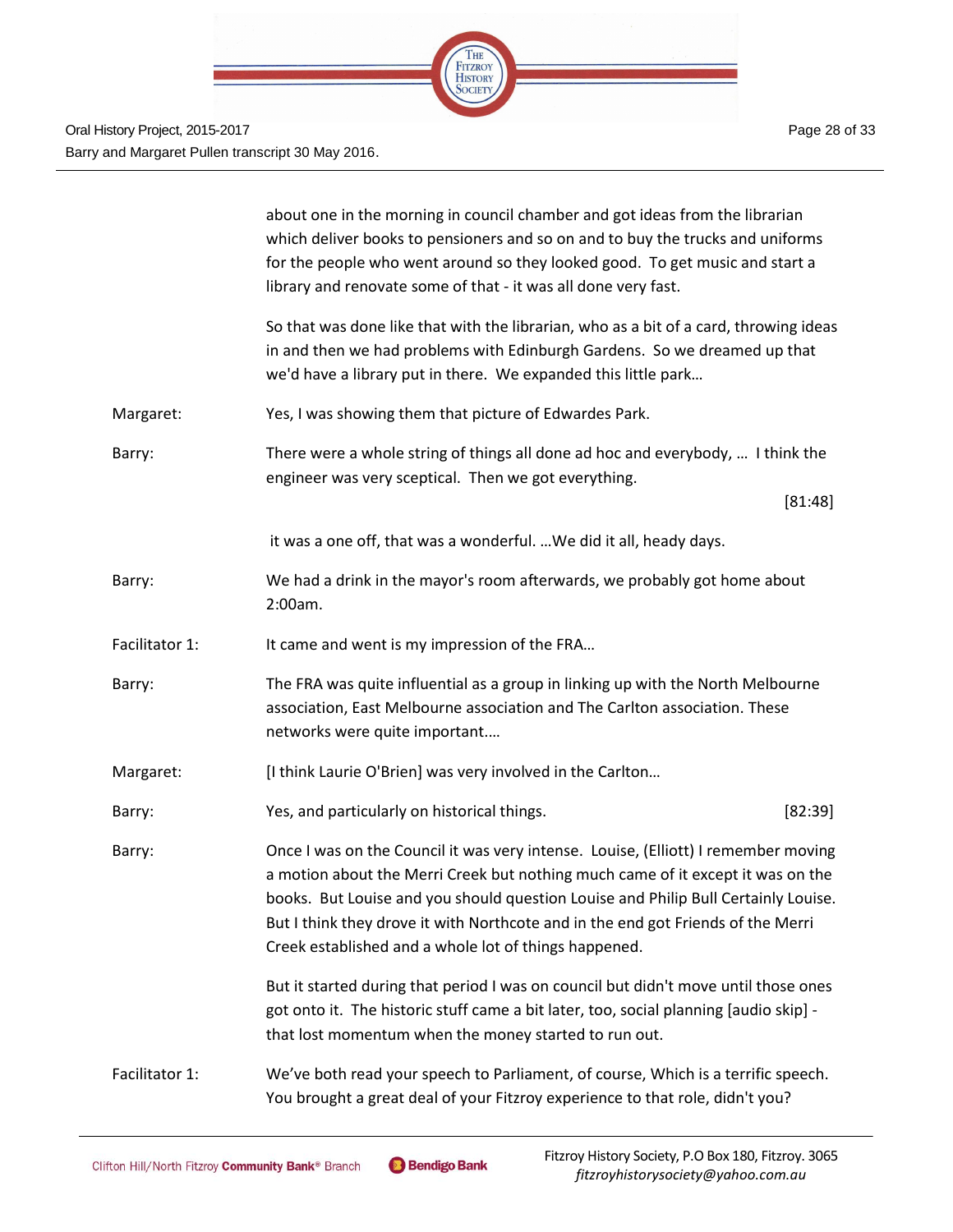

| Barry:    | Yes. I was very fortunate getting into [unclear] and I think that's what sometimes I<br>think is precious about it. But I was very happy to be a member, to represent such<br>a fantastic area which included, to start off with, South Melbourne as well. [There<br>were] issues and all the things, with lot of railway land and all that. I never really<br>imagined that I would actually need to go further, I was very content with that<br>role. It was, compared to my working life up to there I had much more<br>responsibilities |
|-----------|---------------------------------------------------------------------------------------------------------------------------------------------------------------------------------------------------------------------------------------------------------------------------------------------------------------------------------------------------------------------------------------------------------------------------------------------------------------------------------------------------------------------------------------------|
| Margaret: | A connection with the community.                                                                                                                                                                                                                                                                                                                                                                                                                                                                                                            |
|           | [84:53]                                                                                                                                                                                                                                                                                                                                                                                                                                                                                                                                     |
| Barry:    | Yeah, I liked engineering.                                                                                                                                                                                                                                                                                                                                                                                                                                                                                                                  |
| Margaret: | Different from drawing plans.                                                                                                                                                                                                                                                                                                                                                                                                                                                                                                               |
| Barry:    | Yeah, I liked engineering and all that, I thought that's a great mission but that was<br>different. Then I got a Ministry. I got housing and public works and very ironical<br>because a lot of people that I had worked with when I was an engineer were now<br>working for me, including people who were much senior to me when I was an<br>engineer. But we got on alright and I treated them well enough that they worked<br>well for me in planning.                                                                                   |
|           | So I had a very fruitful time there and I never thought that I wanted to become<br>treasurer or - there is a sort of a sense of hierarchy and it's really quite wrong, it's<br>particularly wrong in relation to social issues. Like very often the female members<br>of parliament got the most difficult portfolios. I mean things with family violence<br>and - finance and that is a dawdle compared to actually                                                                                                                        |
|           | Really, it is. You've got all these high powered, the top public servants gravitate to<br>those areas so a lot of advice, but they're the ones that are seen to be the prizes,<br>where the people get these supposedly lesser portfolios which are really, really<br>tough. But that's a side issue, you don't sort of realise that until you've been in it,<br>seen the problems that people like Kaye Setchers had to face. I mean some of the<br>women probably [were] very stressed.                                                   |
| Margaret: | Pauline Toner.                                                                                                                                                                                                                                                                                                                                                                                                                                                                                                                              |
| Barry:    | Pauline Toner, yeah. tough portfolios, you can't, you take them away with you<br>when you go home.                                                                                                                                                                                                                                                                                                                                                                                                                                          |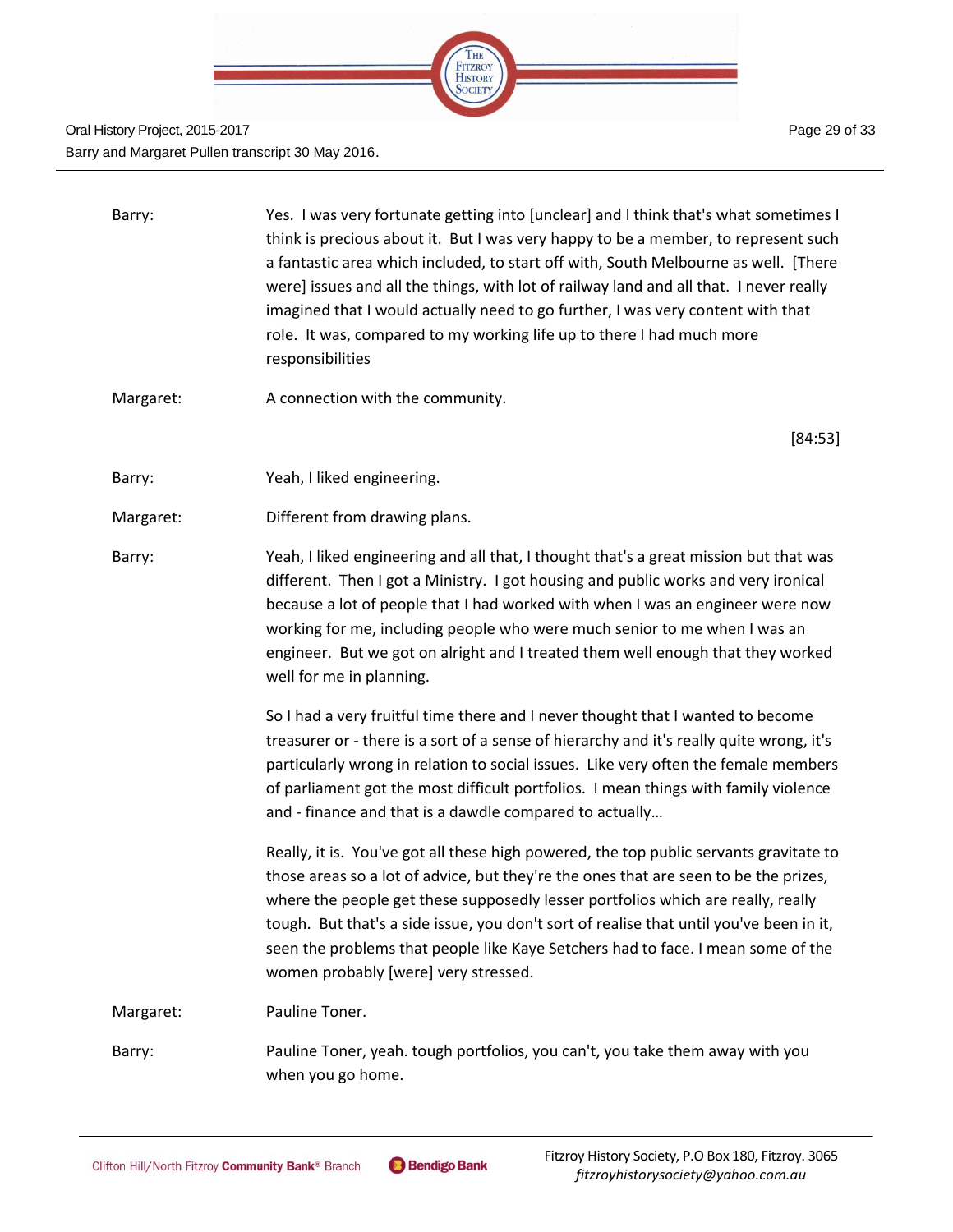

| Facilitator 1: | Were you lobbied endlessly by the local community because of your access? Was<br>that a problem for you two?  Being lobbied.                                                                                                                                                                                                                                                                                                                                                                                             |
|----------------|--------------------------------------------------------------------------------------------------------------------------------------------------------------------------------------------------------------------------------------------------------------------------------------------------------------------------------------------------------------------------------------------------------------------------------------------------------------------------------------------------------------------------|
| Barry:         | All the time.                                                                                                                                                                                                                                                                                                                                                                                                                                                                                                            |
| Margaret:      | Yeah. I mean you just expected it I suppose.                                                                                                                                                                                                                                                                                                                                                                                                                                                                             |
| Facilitator 1: | Tell us about it.                                                                                                                                                                                                                                                                                                                                                                                                                                                                                                        |
| Barry:         | No, handling it is a, is really just, well it's not easy to solve but you can solve<br>problems. But people who moved into streets which had a lot of traffic in them<br>would then want closures in Scotchmer Street and closures in Wellington Street.<br>You had to as gently as possible tell them that you knew that was in this when you<br>bought that house, and it was cheaper because of that. But you wouldn't say that                                                                                       |
| [Laughter]     |                                                                                                                                                                                                                                                                                                                                                                                                                                                                                                                          |
|                | So you'd sort of say well, we can consult on that. That's part of, that's why politics<br>is not a perfect game. We had a few victories. We got the, we lost the freeway<br>completely, though a bit of salvage done. We got underground the powerline<br>which I played a role which has never been revealed on that.                                                                                                                                                                                                   |
|                | [88:15]                                                                                                                                                                                                                                                                                                                                                                                                                                                                                                                  |
| Facilitator 1: | Can you reveal it now?                                                                                                                                                                                                                                                                                                                                                                                                                                                                                                   |
| Barry:         | Oh, I can't reallyAll I can say is that I, behind the scenes, put together a union<br>kind of coalition [audio skip] work to show that the economics of under head<br>rapidly catching up with the overhead and [Richard Wynn] went down there one<br>[day] when the protests were on and came a back a bit shocked.                                                                                                                                                                                                     |
| Margaret:      | Yeah. Richard Wynn.                                                                                                                                                                                                                                                                                                                                                                                                                                                                                                      |
| Barry:         | I was, I sent him into see John Cain and just to tell John Cain not me what actually<br>he saw down there and [audio skip] police, our police were sort of beating up the<br>residents. But Dick said but John Cain then asked me was there an alternative.<br>Oh yeah, so I went and talked to the board and the minister and proposed that we<br>have a review and we got a very good person [unclear] of the Brotherhood, [audio<br>skip] yeah, to chair it. Who had been the chair of the Land Conservation Council. |
| Facilitator 1: | Yes, I'll probably know his, no, well you'll get it first.                                                                                                                                                                                                                                                                                                                                                                                                                                                               |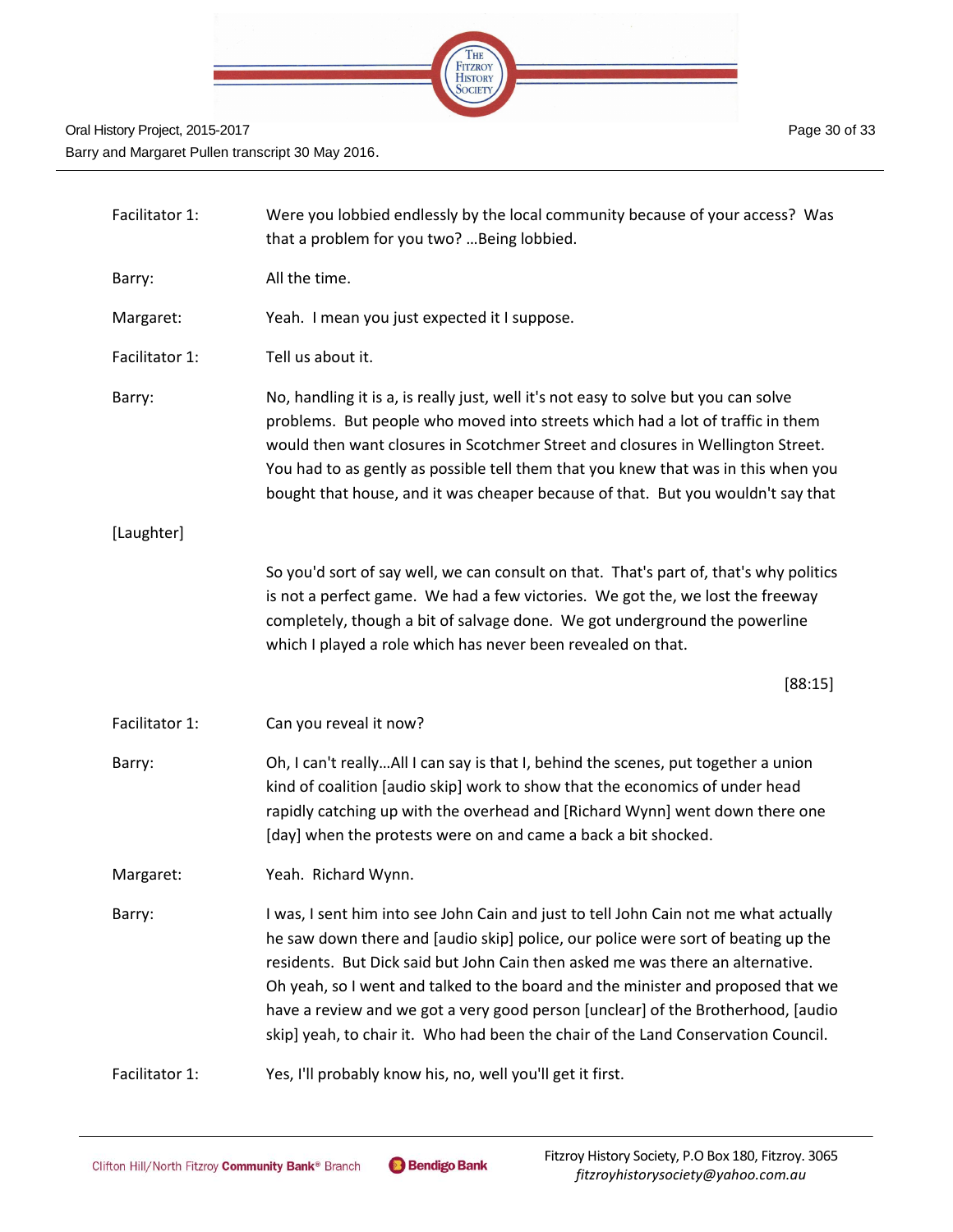

| Margaret:      | He lived in [unclear]                                                                                                                                                                                                                                                                                                                                                                                                                                                                                                          |         |
|----------------|--------------------------------------------------------------------------------------------------------------------------------------------------------------------------------------------------------------------------------------------------------------------------------------------------------------------------------------------------------------------------------------------------------------------------------------------------------------------------------------------------------------------------------|---------|
| Facilitator 1: | Yeah.                                                                                                                                                                                                                                                                                                                                                                                                                                                                                                                          | [89:44] |
| Facilitator 1: | Anyway, it was an inquiry                                                                                                                                                                                                                                                                                                                                                                                                                                                                                                      |         |
| Barry:         | Yeah, and anyway he had the inquiry and that gave everybody a go and it let<br>[Fordham] off and [unclear] off the hook because there was a process and the<br>economics [unclear] got closer so there's - we got grounded and everybody<br>claimed credit.                                                                                                                                                                                                                                                                    |         |
| Facilitator 1: | thank you for that.                                                                                                                                                                                                                                                                                                                                                                                                                                                                                                            |         |
| Barry:         | I think we covered most of the things.                                                                                                                                                                                                                                                                                                                                                                                                                                                                                         |         |
| Facilitator 2: | Is there anything else to say?                                                                                                                                                                                                                                                                                                                                                                                                                                                                                                 |         |
| Barry:         | I don't know what your final product will look like. The [story of] railway land has<br>never been told properly. (Circle Railway Line)                                                                                                                                                                                                                                                                                                                                                                                        |         |
| Facilitator 1: | Hasn't it?                                                                                                                                                                                                                                                                                                                                                                                                                                                                                                                     |         |
| Barry:         | No, and that's a very interesting story. the Railway Walk                                                                                                                                                                                                                                                                                                                                                                                                                                                                      |         |
|                |                                                                                                                                                                                                                                                                                                                                                                                                                                                                                                                                | [90:44] |
| Margaret:      | Brian Stagol was on one of those walks and he said something about that I think<br>he, I mean just yeah I think it's nuances rather than anything. I mean there was a<br>lot of opposition as you know                                                                                                                                                                                                                                                                                                                         |         |
| Barry:         | Terry [Nott's] a good guyBut there's still, I don't know, he might tell it as it<br>occurred but it was a clash of different instincts and two or three councillors lost<br>their seats because they stood up for their postion and [unclear].                                                                                                                                                                                                                                                                                 |         |
| Margaret:      | Yeah I think, and it's still around a bit, open space is sort of sacrosanct whereas<br>sometimes it can be, if it is put to community                                                                                                                                                                                                                                                                                                                                                                                          |         |
| Barry:         | We had very good advice, too, it was actually like a lot of things. If you do the<br>work it often comes together. One of the people, [the planner] made a very good<br>point which is an old kind of dangerous joke at this point really that if you have<br>like we've got the elderly person housing fronting a park you get free surveillance<br>and you get - and that's the way a lot of it went. Whereas if you have back fences<br>and it all there you don't know what it turns out, it may turn out to be not a nice |         |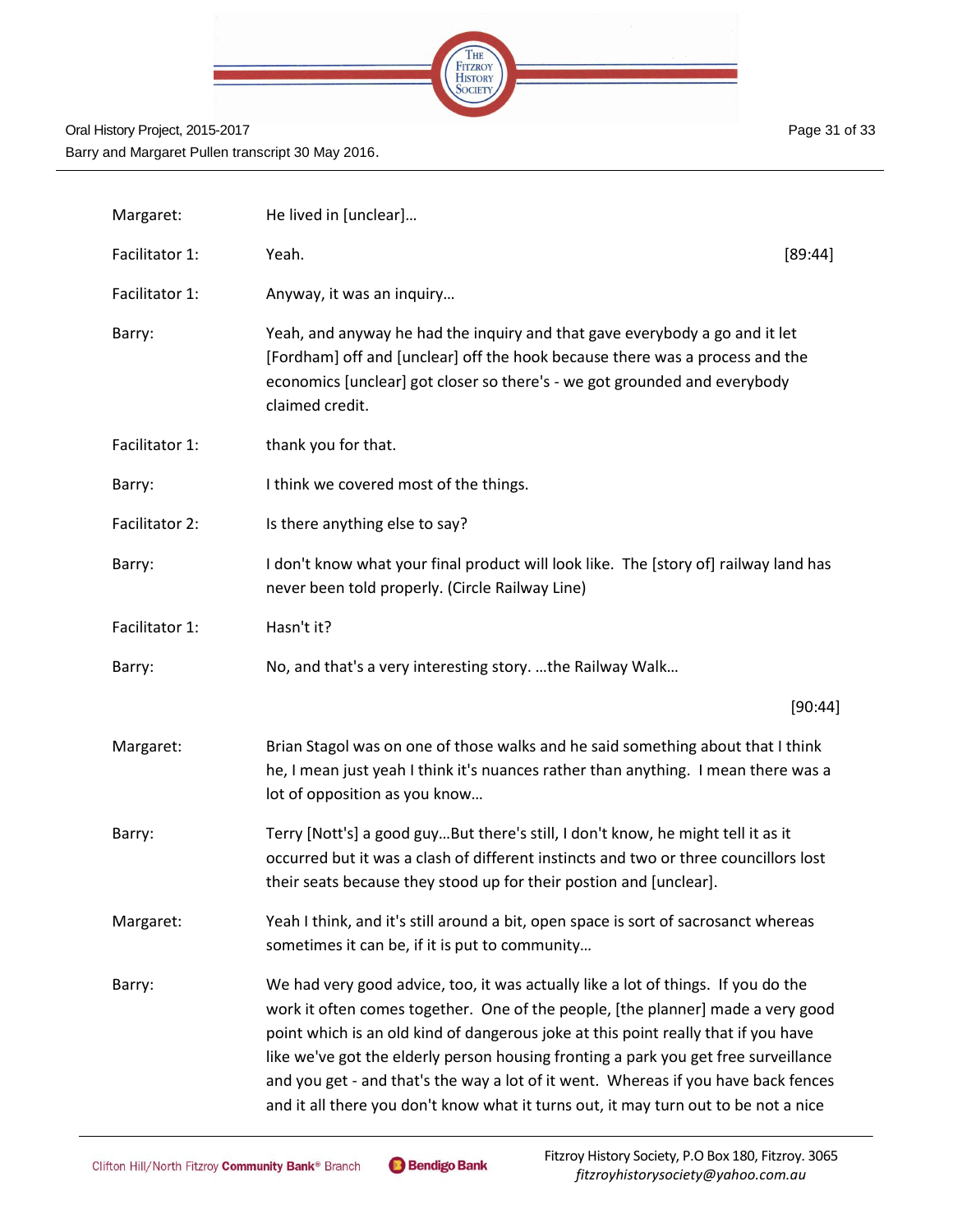

Page 32 of 33

|           | place to be. So, but that argument didn't get traction with the ones who wanted<br>to dedicate it.                                                                                                                                                                                                                                                                                                                                                                                                                                     |
|-----------|----------------------------------------------------------------------------------------------------------------------------------------------------------------------------------------------------------------------------------------------------------------------------------------------------------------------------------------------------------------------------------------------------------------------------------------------------------------------------------------------------------------------------------------|
|           | [92:26]                                                                                                                                                                                                                                                                                                                                                                                                                                                                                                                                |
| Margaret: | I mean it's reasonable to, you know, the idea that it's incremental and you<br>eventually lose everything, it's good that people are keeping an eye. But there's<br>just no balance I suppose.                                                                                                                                                                                                                                                                                                                                         |
| Barry:    | One little thing I'll finish with - I got moved on by Joan (Kirner, Premier) to<br>Education, and Andrew McCutcheon took over and we had the opening finally of<br>the railway land. So then along came some people with kids in a pram and<br>presented flowers to the incoming residents and then they, we talked and then<br>they said we were embarrassed because we opposed this.                                                                                                                                                 |
| Margaret: | The other bit that came out of the railway land, of course, was the [VCARI], the<br>old [unclear] in the power station, so that was a bit of lateral thinking is the way I<br>saw it. Now it's all sort of [audio skip] viable but it was a nice                                                                                                                                                                                                                                                                                       |
| Barry:    | Yes, and the architect who did that was Peter Sanders, who I paint with now, and<br>that's brilliant. But it's collapsed unfortunately                                                                                                                                                                                                                                                                                                                                                                                                 |
| Barry:    | Well the late, I'm not sure why, I'd really like to find out. Because they did have a<br>problem, it's beautiful really and you could go there and you'd have a cappuccino<br>and a bun. There were a lot of couples and then what would happen would, one<br>of the [partners in the] couples would [not be able to cope] anymore and there<br>was no high-care [for them]. They tried to get a bit more land to build a high-care<br>place in association with it and they were defeated by resident opposition and<br>other things. |
|           | So they had a high care out north so I think they progressively transferred<br>[residents there] so I'm not sure what they do with it now. But somebody told me<br>recently, they can't do it anymore.                                                                                                                                                                                                                                                                                                                                 |
|           | [94:32]                                                                                                                                                                                                                                                                                                                                                                                                                                                                                                                                |
| Margaret: | I think the viability of the funding's a problem because [of the] big upkeep.                                                                                                                                                                                                                                                                                                                                                                                                                                                          |
| Barry:    | Yeah, also you can't, with the funding you can't really make it work<br>unlessyou've got about 100Can't do it for 50, anyway that's a different story.<br>Sort of [an ongoing] story.                                                                                                                                                                                                                                                                                                                                                  |